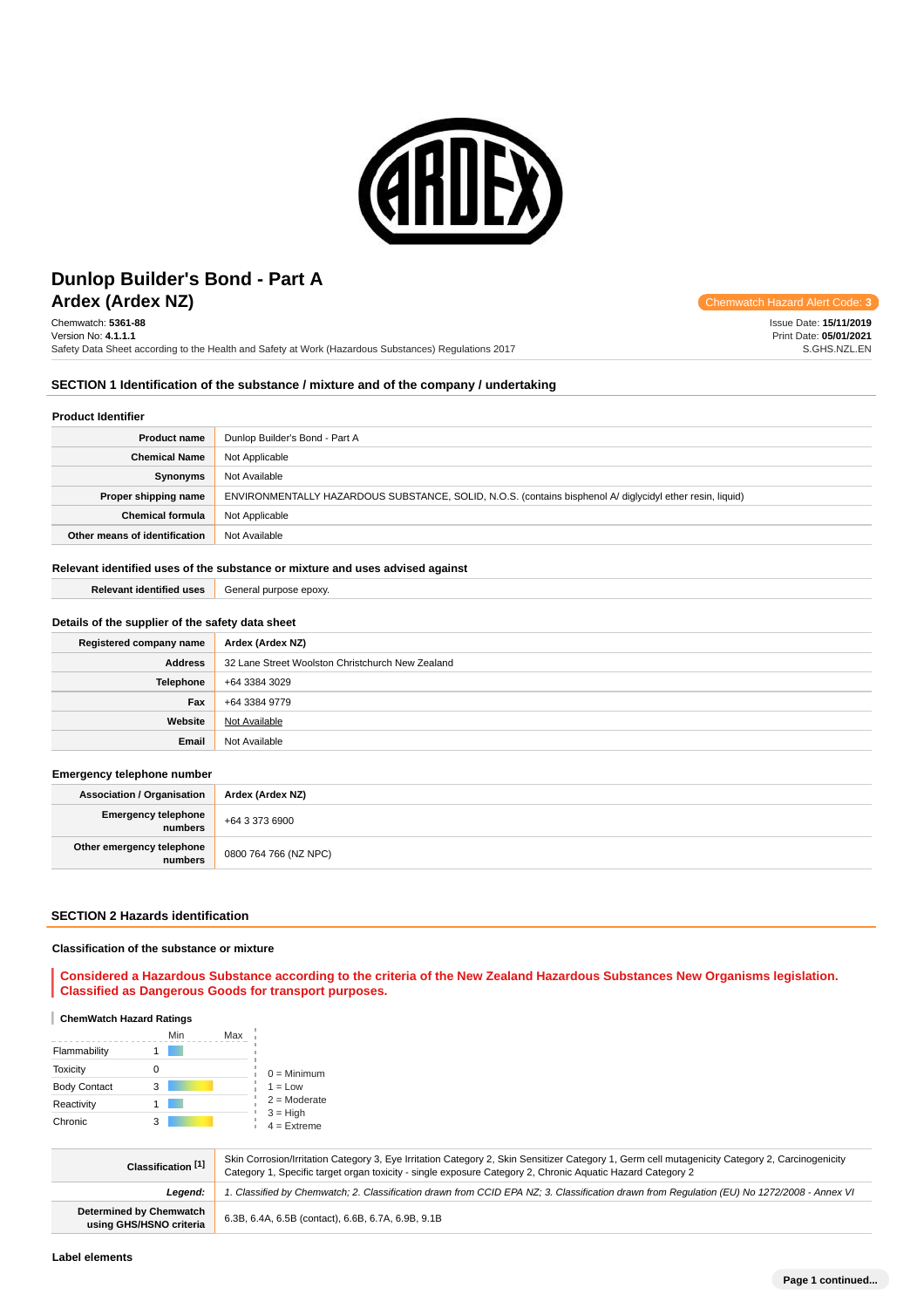

**Signal word Danger**

### **Hazard statement(s)**

| H316 | Causes mild skin irritation.                     |
|------|--------------------------------------------------|
| H319 | Causes serious eye irritation.                   |
| H317 | May cause an allergic skin reaction.             |
| H341 | Suspected of causing genetic defects.            |
| H350 | May cause cancer.                                |
| H371 | May cause damage to organs.                      |
| H411 | Toxic to aquatic life with long lasting effects. |

### **Precautionary statement(s) Prevention**

| P <sub>201</sub> | Obtain special instructions before use.                                    |  |
|------------------|----------------------------------------------------------------------------|--|
| P260             | Do not breathe dust/fume.                                                  |  |
| P280             | Wear protective gloves/protective clothing/eye protection/face protection. |  |
| P270             | Do not eat, drink or smoke when using this product.                        |  |

### **Precautionary statement(s) Response**

| P321           | Specific treatment (see advice on this label).                                                                                   |  |
|----------------|----------------------------------------------------------------------------------------------------------------------------------|--|
|                | <b>P302+P352</b> IF ON SKIN: Wash with plenty of water and soap.                                                                 |  |
| P305+P351+P338 | IF IN EYES: Rinse cautiously with water for several minutes. Remove contact lenses, if present and easy to do. Continue rinsing. |  |
| P308+P311      | IF exposed or concerned: Call a POISON CENTER/doctor/physician/first aider.                                                      |  |

### **Precautionary statement(s) Storage**

| P405 | $+ - -$<br>l ur |
|------|-----------------|
|      |                 |

### **Precautionary statement(s) Disposal**

**P501** Dispose of contents/container to authorised hazardous or special waste collection point in accordance with any local regulation.

### **SECTION 3 Composition / information on ingredients**

#### **Substances**

See section below for composition of Mixtures

# **Mixtures**

| <b>CAS No</b> | %[weight] | Name                                        |
|---------------|-----------|---------------------------------------------|
| 25085-99-8    | 40-70     | bisphenol A/ diglycidyl ether resin, liquid |
| Not Available | 13-37     | ingredients, proprietary                    |
| 1317-65-3     | 10-30     | limestone                                   |
| 13463-67-7    | $0 - 3$   | titanium dioxide                            |

### **SECTION 4 First aid measures**

#### **Description of first aid measures**

| <b>Eye Contact</b>  | If this product comes in contact with the eyes:<br>Immediately hold eyelids apart and flush the eye continuously with running water.<br>Ensure complete irrigation of the eye by keeping eyelids apart and away from eye and moving the eyelids by occasionally lifting the upper<br>and lower lids.<br>Continue flushing until advised to stop by the Poisons Information Centre or a doctor, or for at least 15 minutes.<br>Transport to hospital or doctor without delay.<br>Removal of contact lenses after an eye injury should only be undertaken by skilled personnel. |  |  |
|---------------------|-------------------------------------------------------------------------------------------------------------------------------------------------------------------------------------------------------------------------------------------------------------------------------------------------------------------------------------------------------------------------------------------------------------------------------------------------------------------------------------------------------------------------------------------------------------------------------|--|--|
| <b>Skin Contact</b> | If skin contact occurs:<br>Immediately remove all contaminated clothing, including footwear.<br>Flush skin and hair with running water (and soap if available).<br>Seek medical attention in event of irritation.                                                                                                                                                                                                                                                                                                                                                             |  |  |
| Inhalation          | If fumes or combustion products are inhaled remove from contaminated area.<br>Lay patient down. Keep warm and rested.<br>▶ Prostheses such as false teeth, which may block airway, should be removed, where possible, prior to initiating first aid procedures.<br>Apply artificial respiration if not breathing, preferably with a demand valve resuscitator, bag-valve mask device, or pocket mask as trained.<br>Perform CPR if necessary.<br>Transport to hospital, or doctor, without delay.                                                                             |  |  |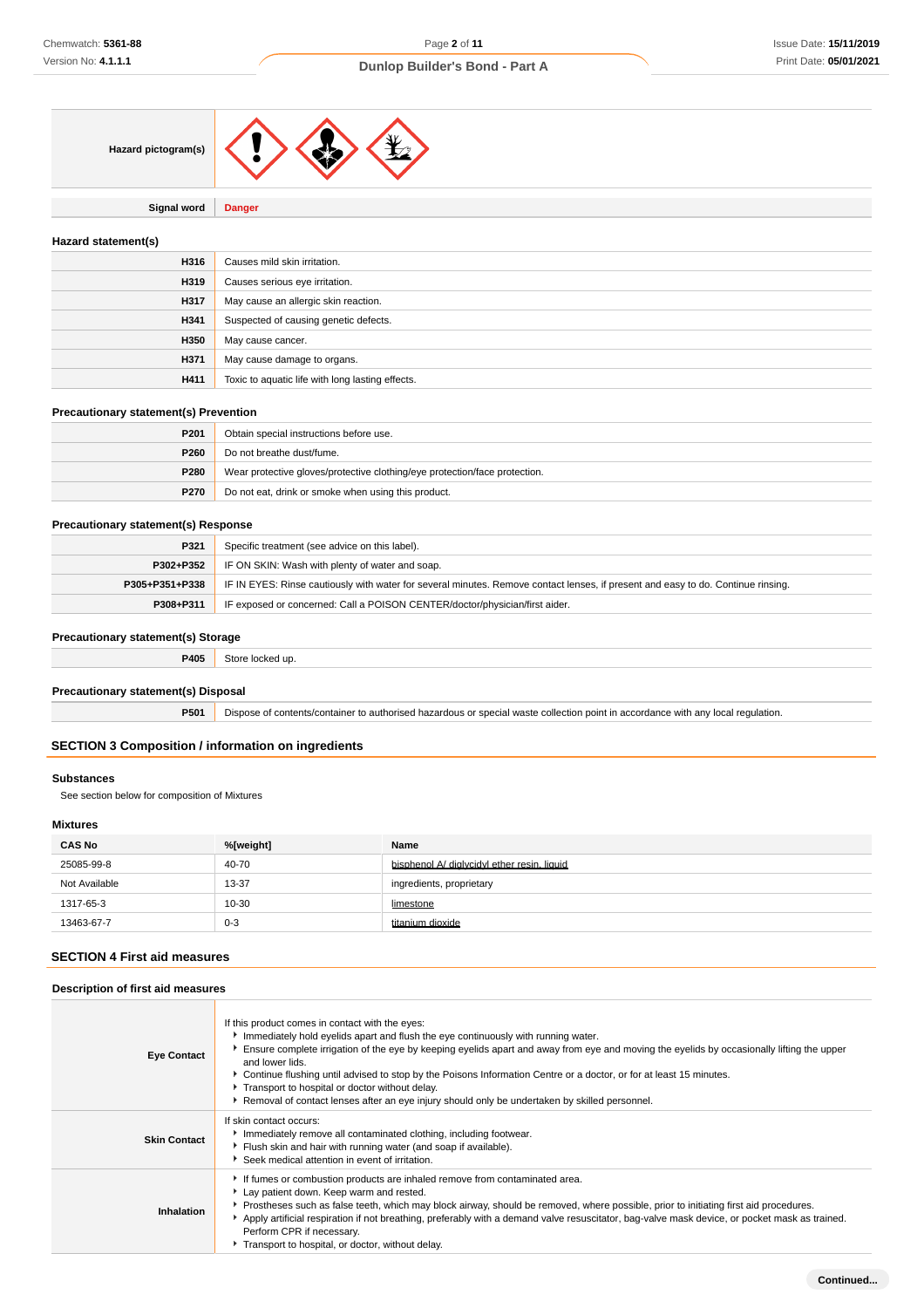### **Indication of any immediate medical attention and special treatment needed**

Treat symptomatically.

### **SECTION 5 Firefighting measures**

### **Extinguishing media**

- Alcohol stable foam.
- **Dry chemical powder.**
- ▶ BCF (where regulations permit).

▶ Carbon dioxide.

**Do not** use water jets.

### **Special hazards arising from the substrate or mixture**

| <b>Fire Incompatibility</b>  | Avoid contamination with oxidising agents i.e. nitrates, oxidising acids, chlorine bleaches, pool chlorine etc. as ignition may result                                                                                                                                                                                                                                                                                                                                                                                                                                                                                                                                                                                                                                                                                                                                                                                                                                                                                                                                                                                                                                                                                                                                                                                                                          |
|------------------------------|-----------------------------------------------------------------------------------------------------------------------------------------------------------------------------------------------------------------------------------------------------------------------------------------------------------------------------------------------------------------------------------------------------------------------------------------------------------------------------------------------------------------------------------------------------------------------------------------------------------------------------------------------------------------------------------------------------------------------------------------------------------------------------------------------------------------------------------------------------------------------------------------------------------------------------------------------------------------------------------------------------------------------------------------------------------------------------------------------------------------------------------------------------------------------------------------------------------------------------------------------------------------------------------------------------------------------------------------------------------------|
| Advice for firefighters      |                                                                                                                                                                                                                                                                                                                                                                                                                                                                                                                                                                                                                                                                                                                                                                                                                                                                                                                                                                                                                                                                                                                                                                                                                                                                                                                                                                 |
| <b>Fire Fighting</b>         | Alert Fire Brigade and tell them location and nature of hazard.<br>Wear breathing apparatus plus protective gloves.<br>Prevent, by any means available, spillage from entering drains or water courses.<br>Use water delivered as a fine spray to control fire and cool adjacent area.                                                                                                                                                                                                                                                                                                                                                                                                                                                                                                                                                                                                                                                                                                                                                                                                                                                                                                                                                                                                                                                                          |
| <b>Fire/Explosion Hazard</b> | • Combustible solid which burns but propagates flame with difficulty; it is estimated that most organic dusts are combustible (circa 70%) -<br>according to the circumstances under which the combustion process occurs, such materials may cause fires and / or dust explosions.<br>Organic powders when finely divided over a range of concentrations regardless of particulate size or shape and suspended in air or some<br>other oxidizing medium may form explosive dust-air mixtures and result in a fire or dust explosion (including secondary explosions).<br>Avoid generating dust, particularly clouds of dust in a confined or unventilated space as dusts may form an explosive mixture with air, and<br>any source of ignition, i.e. flame or spark, will cause fire or explosion. Dust clouds generated by the fine grinding of the solid are a particular<br>hazard; accumulations of fine dust (420 micron or less) may burn rapidly and fiercely if ignited - particles exceeding this limit will generally not<br>form flammable dust clouds; once initiated, however, larger particles up to 1400 microns diameter will contribute to the propagation of an<br>explosion.<br>Combustion products include:<br>carbon monoxide (CO)<br>carbon dioxide (CO2)<br>metal oxides<br>other pyrolysis products typical of burning organic material. |

### **SECTION 6 Accidental release measures**

### **Personal precautions, protective equipment and emergency procedures** See section 8

### **Environmental precautions**

See section 12

### **Methods and material for containment and cleaning up**

| <b>Minor Spills</b> | • Clean up waste regularly and abnormal spills immediately.<br>Avoid breathing dust and contact with skin and eyes.<br>▶ Wear protective clothing, gloves, safety glasses and dust respirator.<br>Use dry clean up procedures and avoid generating dust.<br>Environmental hazard - contain spillage.            |
|---------------------|-----------------------------------------------------------------------------------------------------------------------------------------------------------------------------------------------------------------------------------------------------------------------------------------------------------------|
| <b>Major Spills</b> | Clear area of personnel and move upwind.<br>Alert Fire Brigade and tell them location and nature of hazard.<br>▶ Wear full body protective clothing with breathing apparatus.<br>▶ Prevent, by all means available, spillage from entering drains or water courses.<br>Environmental hazard - contain spillage. |

Personal Protective Equipment advice is contained in Section 8 of the SDS.

# **SECTION 7 Handling and storage**

| Precautions for safe handling |                                                                                                                                                                                                                                                                                                                                                                                                                                                                                                                                                                                                                                              |  |  |  |  |
|-------------------------------|----------------------------------------------------------------------------------------------------------------------------------------------------------------------------------------------------------------------------------------------------------------------------------------------------------------------------------------------------------------------------------------------------------------------------------------------------------------------------------------------------------------------------------------------------------------------------------------------------------------------------------------------|--|--|--|--|
| Safe handling                 | Avoid all personal contact, including inhalation.<br>Wear protective clothing when risk of exposure occurs.<br>Use in a well-ventilated area.<br>Prevent concentration in hollows and sumps.<br>Organic powders when finely divided over a range of concentrations regardless of particulate size or shape and suspended in air or some<br>other oxidizing medium may form explosive dust-air mixtures and result in a fire or dust explosion (including secondary explosions)<br>Minimise airborne dust and eliminate all ignition sources. Keep away from heat, hot surfaces, sparks, and flame.<br>Establish good housekeeping practices. |  |  |  |  |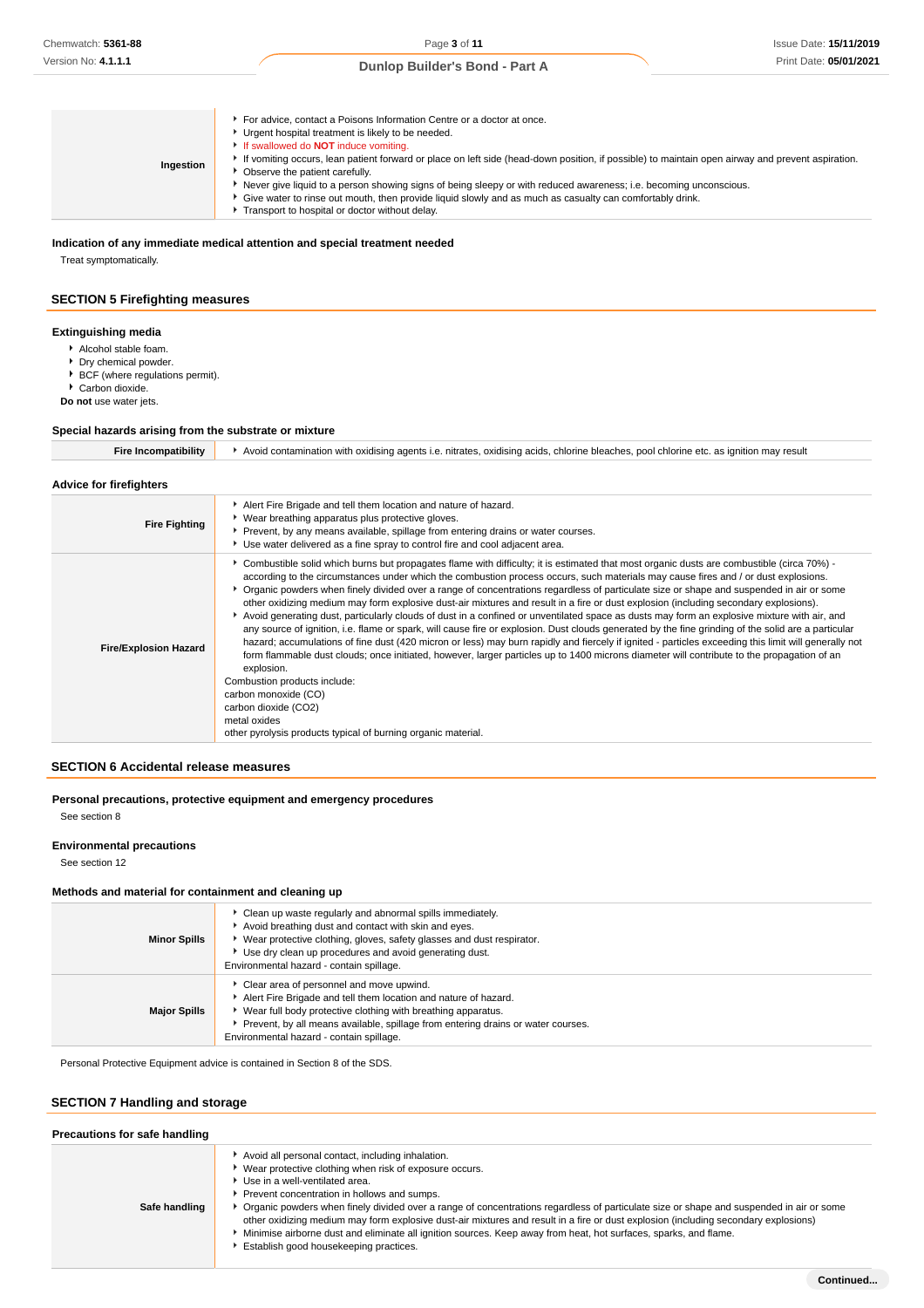# Page **4** of **11**

# **Dunlop Builder's Bond - Part A**

|                                                              | ► Remove dust accumulations on a regular basis by vacuuming or gentle sweeping to avoid creating dust clouds.                                                                                                                                                                                                                                                                                                       |
|--------------------------------------------------------------|---------------------------------------------------------------------------------------------------------------------------------------------------------------------------------------------------------------------------------------------------------------------------------------------------------------------------------------------------------------------------------------------------------------------|
| Other information                                            | Store in original containers.<br>Keep containers securely sealed.<br>Store in a cool, dry area protected from environmental extremes.<br>Store away from incompatible materials and foodstuff containers.                                                                                                                                                                                                           |
| Conditions for safe storage, including any incompatibilities |                                                                                                                                                                                                                                                                                                                                                                                                                     |
| Suitable container                                           | • Polyethylene or polypropylene container.<br>• Check all containers are clearly labelled and free from leaks.                                                                                                                                                                                                                                                                                                      |
| Storage incompatibility                                      | Avoid cross contamination between the two liquid parts of product (kit).<br>If two part products are mixed or allowed to mix in proportions other than manufacturer's recommendation, polymerisation with gelation and<br>evolution of heat (exotherm) may occur.<br>This excess heat may generate toxic vapour<br>Avoid reaction with amines, mercaptans, strong acids and oxidising agents<br>Avoid strong bases. |
| <b>SECTION 8 Exposure controls / personal protection</b>     |                                                                                                                                                                                                                                                                                                                                                                                                                     |
| <b>Control parameters</b>                                    |                                                                                                                                                                                                                                                                                                                                                                                                                     |

# **Occupational Exposure Limits (OEL)**

| <b>INGREDIENT DATA</b>                            |                  |                               |                   |               |               |               |
|---------------------------------------------------|------------------|-------------------------------|-------------------|---------------|---------------|---------------|
| Source                                            | Ingredient       | <b>Material name</b>          | <b>TWA</b>        | <b>STEL</b>   | Peak          | <b>Notes</b>  |
| New Zealand Workplace<br>Exposure Standards (WES) | limestone        | Marble (Calcium carbonate)    | $10 \text{ mg/m}$ | Not Available | Not Available | Not Available |
| New Zealand Workplace<br>Exposure Standards (WES) | limestone        | Limestone (Calcium carbonate) | $10 \text{ mg/m}$ | Not Available | Not Available | Not Available |
| New Zealand Workplace<br>Exposure Standards (WES) | limestone        | Calcium carbonate             | $10 \text{ mg/m}$ | Not Available | Not Available | Not Available |
| New Zealand Workplace<br>Exposure Standards (WES) | titanium dioxide | Titanium dioxide              | $10 \text{ mg/m}$ | Not Available | Not Available | Not Available |

| <b>Emergency Limits</b>                        |                                                     |  |                     |                    |                         |  |
|------------------------------------------------|-----------------------------------------------------|--|---------------------|--------------------|-------------------------|--|
| Ingredient                                     | <b>Material name</b>                                |  | TEEL-1              | TEEL-2             | TEEL-3                  |  |
| bisphenol A/ diglycidyl ether<br>resin, liquid | Epoxy resin includes EPON 1001, 1007, 820, ERL-2795 |  | $90 \text{ mg/m}$   | 990 mg/m3          | 5,900 mg/m3             |  |
| limestone                                      | Carbonic acid, calcium salt                         |  | 45 mg/m3            | $210 \text{ mg/m}$ | 1,300 mg/m3             |  |
| titanium dioxide                               | Titanium oxide; (Titanium dioxide)                  |  | $30 \text{ mg/m}$   | 330 mg/m3          | $2,000 \,\mathrm{mg/m}$ |  |
| Ingredient                                     | <b>Original IDLH</b>                                |  | <b>Revised IDLH</b> |                    |                         |  |
| bisphenol A/ diglycidyl ether<br>resin, liquid | Not Available                                       |  | Not Available       |                    |                         |  |
| limestone                                      | Not Available                                       |  | Not Available       |                    |                         |  |
| titanium dioxide                               | $5,000 \,\mathrm{mg/m}$                             |  | Not Available       |                    |                         |  |

| <b>Occupational Exposure Banding</b>           |                                                                                                                                                                                                                                                                                                                                                                          |                                         |  |  |  |
|------------------------------------------------|--------------------------------------------------------------------------------------------------------------------------------------------------------------------------------------------------------------------------------------------------------------------------------------------------------------------------------------------------------------------------|-----------------------------------------|--|--|--|
| Ingredient                                     | <b>Occupational Exposure Band Rating</b>                                                                                                                                                                                                                                                                                                                                 | <b>Occupational Exposure Band Limit</b> |  |  |  |
| bisphenol A/ diglycidyl ether<br>resin, liquid |                                                                                                                                                                                                                                                                                                                                                                          | $\leq 0.1$ ppm                          |  |  |  |
| Notes:                                         | Occupational exposure banding is a process of assigning chemicals into specific categories or bands based on a chemical's potency and the<br>adverse health outcomes associated with exposure. The output of this process is an occupational exposure band (OEB), which corresponds to a<br>range of exposure concentrations that are expected to protect worker health. |                                         |  |  |  |

# **Exposure controls**

| Appropriate engineering<br>controls | Engineering controls are used to remove a hazard or place a barrier between the worker and the hazard. Well-designed engineering controls can<br>be highly effective in protecting workers and will typically be independent of worker interactions to provide this high level of protection.<br>The basic types of engineering controls are:<br>Process controls which involve changing the way a job activity or process is done to reduce the risk.<br>Enclosure and/or isolation of emission source which keeps a selected hazard "physically" away from the worker and ventilation that strategically<br>"adds" and "removes" air in the work environment. |
|-------------------------------------|-----------------------------------------------------------------------------------------------------------------------------------------------------------------------------------------------------------------------------------------------------------------------------------------------------------------------------------------------------------------------------------------------------------------------------------------------------------------------------------------------------------------------------------------------------------------------------------------------------------------------------------------------------------------|
| <b>Personal protection</b>          | <b>THE ST</b><br><b>POOT</b>                                                                                                                                                                                                                                                                                                                                                                                                                                                                                                                                                                                                                                    |
| Eye and face protection             | Safety glasses with side shields.<br>Chemical goggles.<br>Contact lenses may pose a special hazard; soft contact lenses may absorb and concentrate irritants. A written policy document, describing<br>the wearing of lenses or restrictions on use, should be created for each workplace or task.                                                                                                                                                                                                                                                                                                                                                              |
| <b>Skin protection</b>              | See Hand protection below                                                                                                                                                                                                                                                                                                                                                                                                                                                                                                                                                                                                                                       |
| Hands/feet protection               | <b>NOTE:</b><br>The material may produce skin sensitisation in predisposed individuals. Care must be taken, when removing gloves and other protective<br>equipment, to avoid all possible skin contact.                                                                                                                                                                                                                                                                                                                                                                                                                                                         |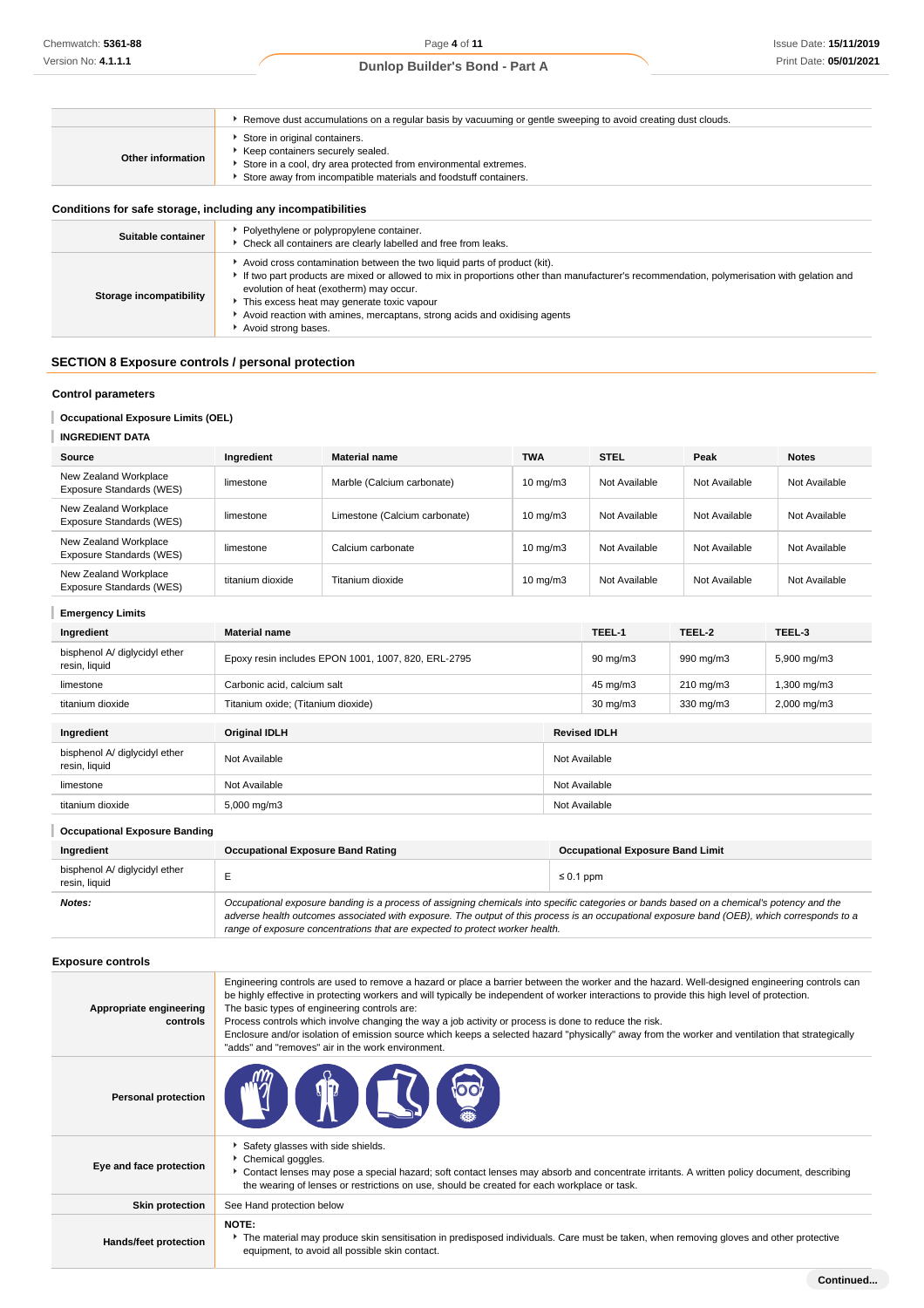|                        | ► Contaminated leather items, such as shoes, belts and watch-bands should be removed and destroyed.                                                                                                                                                                                                              |
|------------------------|------------------------------------------------------------------------------------------------------------------------------------------------------------------------------------------------------------------------------------------------------------------------------------------------------------------|
|                        | The selection of suitable gloves does not only depend on the material, but also on further marks of quality which vary from manufacturer to                                                                                                                                                                      |
|                        | manufacturer. Where the chemical is a preparation of several substances, the resistance of the glove material can not be calculated in advance                                                                                                                                                                   |
|                        | and has therefore to be checked prior to the application.                                                                                                                                                                                                                                                        |
|                        | The exact break through time for substances has to be obtained from the manufacturer of the protective gloves and has to be observed when                                                                                                                                                                        |
|                        | making a final choice.                                                                                                                                                                                                                                                                                           |
|                        | Personal hygiene is a key element of effective hand care.                                                                                                                                                                                                                                                        |
|                        | When handling liquid-grade epoxy resins wear chemically protective gloves, boots and aprons.                                                                                                                                                                                                                     |
|                        | The performance, based on breakthrough times, of:                                                                                                                                                                                                                                                                |
|                        | Ethyl Vinyl Alcohol (EVAL laminate) is generally excellent                                                                                                                                                                                                                                                       |
|                        | -Butyl Rubber ranges from excellent to good                                                                                                                                                                                                                                                                      |
|                        | -Nitrile Butyl Rubber (NBR) from excellent to fair.                                                                                                                                                                                                                                                              |
|                        | ·Neoprene from excellent to fair                                                                                                                                                                                                                                                                                 |
|                        | -Polyvinyl (PVC) from excellent to poor                                                                                                                                                                                                                                                                          |
|                        | As defined in ASTM F-739-96                                                                                                                                                                                                                                                                                      |
|                        | -Excellent breakthrough time > 480 min                                                                                                                                                                                                                                                                           |
|                        | Good breakthrough time > 20 min                                                                                                                                                                                                                                                                                  |
|                        |                                                                                                                                                                                                                                                                                                                  |
|                        | . Fair breakthrough time < 20 min                                                                                                                                                                                                                                                                                |
|                        | Poor glove material degradation                                                                                                                                                                                                                                                                                  |
|                        | Gloves should be tested against each resin system prior to making a selection of the most suitable type. Systems include both the resin and any                                                                                                                                                                  |
|                        | hardener, individually and collectively)                                                                                                                                                                                                                                                                         |
|                        | DO NOT use cotton or leather (which absorb and concentrate the resin), natural rubber (latex), medical or polyethylene gloves (which                                                                                                                                                                             |
|                        | absorb the resin).                                                                                                                                                                                                                                                                                               |
|                        | Experience indicates that the following polymers are suitable as glove materials for protection against undissolved, dry solids, where abrasive                                                                                                                                                                  |
|                        | particles are not present.                                                                                                                                                                                                                                                                                       |
|                        | polychloroprene.                                                                                                                                                                                                                                                                                                 |
|                        | nitrile rubber.                                                                                                                                                                                                                                                                                                  |
|                        | butyl rubber.                                                                                                                                                                                                                                                                                                    |
| <b>Body protection</b> | See Other protection below                                                                                                                                                                                                                                                                                       |
|                        | Employees working with confirmed human carcinogens should be provided with, and be required to wear, clean, full body protective clothing<br>(smocks, coveralls, or long-sleeved shirt and pants), shoe covers and gloves prior to entering the regulated area. [AS/NZS ISO 6529:2006 or<br>national equivalent] |
|                        | Employees engaged in handling operations involving carcinogens should be provided with, and required to wear and use half-face filter-type<br>respirators with filters for dusts, mists and fumes, or air purifying canisters or cartridges. A respirator affording higher levels of protection may              |
|                        | be substituted. [AS/NZS 1715 or national equivalent]                                                                                                                                                                                                                                                             |
|                        | Emergency deluge showers and eyewash fountains, supplied with potable water, should be located near, within sight of, and on the same                                                                                                                                                                            |
|                        | level with locations where direct exposure is likely.                                                                                                                                                                                                                                                            |
|                        | ▶ Prior to each exit from an area containing confirmed human carcinogens, employees should be required to remove and leave protective                                                                                                                                                                            |
| Other protection       | clothing and equipment at the point of exit and at the last exit of the day, to place used clothing and equipment in impervious containers at                                                                                                                                                                    |
|                        | the point of exit for purposes of decontamination or disposal. The contents of such impervious containers must be identified with suitable                                                                                                                                                                       |
|                        | labels. For maintenance and decontamination activities, authorized employees entering the area should be provided with and required to                                                                                                                                                                           |
|                        | wear clean, impervious garments, including gloves, boots and continuous-air supplied hood.                                                                                                                                                                                                                       |
|                        | ► Prior to removing protective garments the employee should undergo decontamination and be required to shower upon removal of the                                                                                                                                                                                |
|                        | garments and hood.                                                                                                                                                                                                                                                                                               |
|                        | • Overalls.                                                                                                                                                                                                                                                                                                      |
|                        | P.V.C apron.                                                                                                                                                                                                                                                                                                     |
|                        | Barrier cream.                                                                                                                                                                                                                                                                                                   |
|                        |                                                                                                                                                                                                                                                                                                                  |

### **Respiratory protection**

Type A-P Filter of sufficient capacity. (AS/NZS 1716 & 1715, EN 143:2000 & 149:2001, ANSI Z88 or national equivalent)

Skin cleansing cream.

Where the concentration of gas/particulates in the breathing zone, approaches or exceeds the "Exposure Standard" (or ES), respiratory protection is required. Degree of protection varies with both face-piece and Class of filter; the nature of protection varies with Type of filter.

| <b>Required Minimum Protection Factor</b> | <b>Half-Face Respirator</b><br><b>Full-Face Respirator</b> |                    | <b>Powered Air Respirator</b> |  |
|-------------------------------------------|------------------------------------------------------------|--------------------|-------------------------------|--|
| up to $10 \times ES$                      | A-AUS P2                                                   |                    | A-PAPR-AUS / Class 1 P2       |  |
| up to $50 \times ES$                      |                                                            | A-AUS / Class 1 P2 |                               |  |
| up to $100 \times ES$                     |                                                            | $A-2P2$            | A-PAPR-2 P2 ^                 |  |

^ - Full-face

A(All classes) = Organic vapours, B AUS or B1 = Acid gasses, B2 = Acid gas or hydrogen cyanide(HCN), B3 = Acid gas or hydrogen cyanide(HCN), E = Sulfur dioxide(SO2), G = Agricultural chemicals, K = Ammonia(NH3), Hg = Mercury, NO = Oxides of nitrogen, MB = Methyl bromide, AX = Low boiling point organic compounds(below 65 degC)

Respirators may be necessary when engineering and administrative controls do not adequately prevent exposures.

F The decision to use respiratory protection should be based on professional judgment that takes into account toxicity information, exposure measurement data, and frequency and likelihood of the worker's exposure - ensure users are not subject to high thermal loads which may result in heat stress or distress due to personal protective equipment (powered, positive flow, full face apparatus may be an option).

Published occupational exposure limits, where they exist, will assist in determining the adequacy of the selected respiratory protection. These may be government mandated or vendor recommended.

**F** Certified respirators will be useful for protecting workers from inhalation of particulates when properly selected and fit tested as part of a complete respiratory protection program.

Use approved positive flow mask if significant quantities of dust becomes airborne.

**F** Try to avoid creating dust conditions.

#### **SECTION 9 Physical and chemical properties**

### **Information on basic physical and chemical properties**

| Appearance            | White solid; insoluble water. |                              |               |
|-----------------------|-------------------------------|------------------------------|---------------|
| <b>Physical state</b> | Solid                         | Relative density (Water = 1) | Not Available |
|                       |                               |                              |               |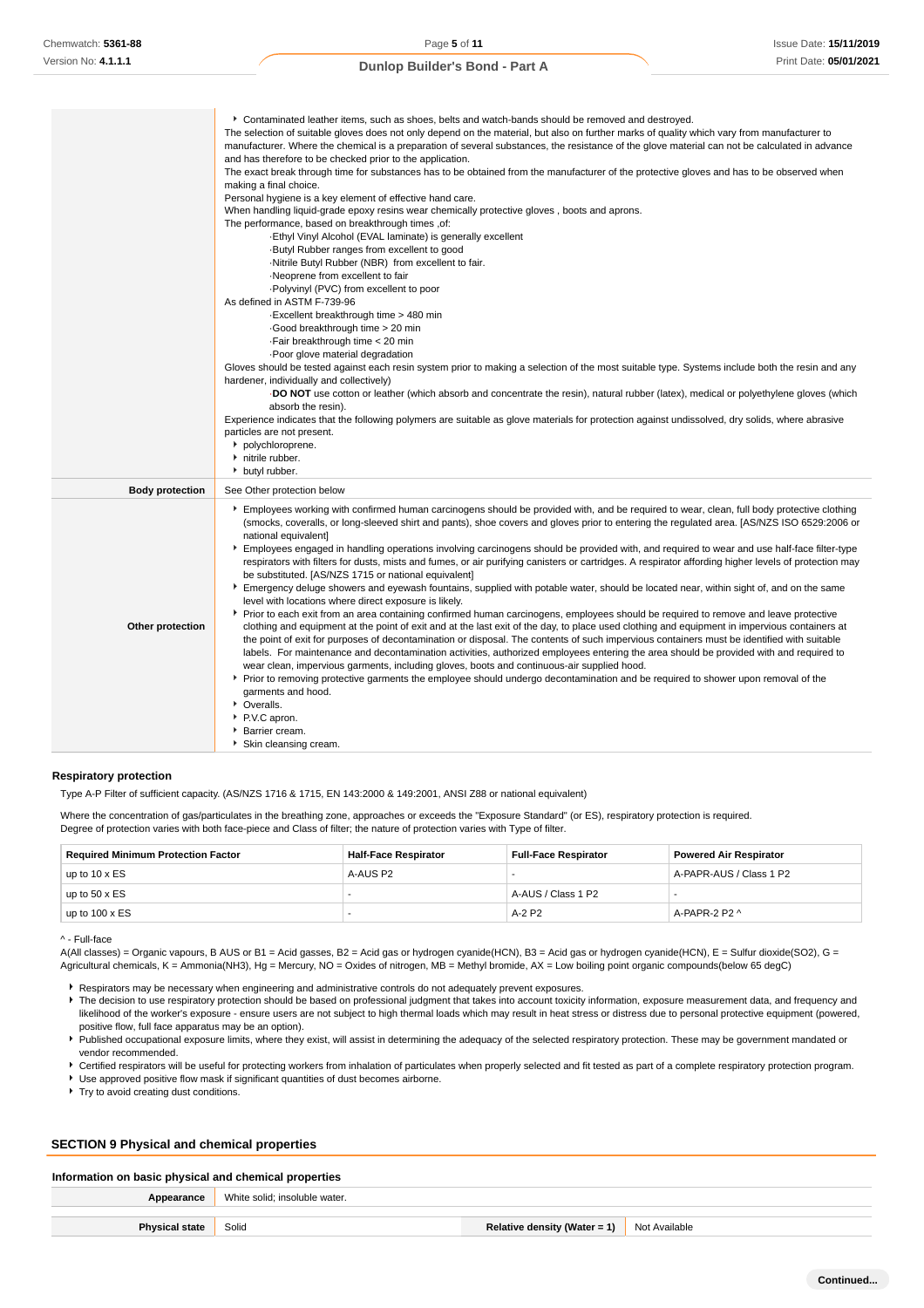| Odour                                           | Not Available  | Partition coefficient n-octanol<br>/ water | Not Available  |
|-------------------------------------------------|----------------|--------------------------------------------|----------------|
| <b>Odour threshold</b>                          | Not Available  | Auto-ignition temperature (°C)             | Not Available  |
| pH (as supplied)                                | Not Applicable | <b>Decomposition temperature</b>           | Not Available  |
| Melting point / freezing point<br>(°C)          | Not Available  | Viscosity (cSt)                            | Not Available  |
| Initial boiling point and boiling<br>range (°C) | Not Available  | Molecular weight (g/mol)                   | Not Applicable |
| Flash point (°C)                                | Not Available  | <b>Taste</b>                               | Not Available  |
| <b>Evaporation rate</b>                         | Not Available  | <b>Explosive properties</b>                | Not Available  |
| Flammability                                    | Not Available  | <b>Oxidising properties</b>                | Not Available  |
| Upper Explosive Limit (%)                       | Not Available  | Surface Tension (dyn/cm or<br>mN/m         | Not Applicable |
| Lower Explosive Limit (%)                       | Not Available  | <b>Volatile Component (%vol)</b>           | Not Available  |
| Vapour pressure (kPa)                           | Not Available  | Gas group                                  | Not Available  |
| Solubility in water                             | Immiscible     | pH as a solution (1%)                      | Not Applicable |
| Vapour density $(Air = 1)$                      | Not Available  | VOC g/L                                    | Not Available  |

# **SECTION 10 Stability and reactivity**

| Reactivity                            | See section 7                                                                                                                        |
|---------------------------------------|--------------------------------------------------------------------------------------------------------------------------------------|
| <b>Chemical stability</b>             | • Unstable in the presence of incompatible materials.<br>▶ Product is considered stable.<br>Hazardous polymerisation will not occur. |
| Possibility of hazardous<br>reactions | See section 7                                                                                                                        |
| <b>Conditions to avoid</b>            | See section 7                                                                                                                        |
| Incompatible materials                | See section 7                                                                                                                        |
| Hazardous decomposition<br>products   | See section 5                                                                                                                        |

# **SECTION 11 Toxicological information**

### **Information on toxicological effects**

| Inhaled                           | The material can cause respiratory irritation in some persons. The body's response to such irritation can cause further lung damage.<br>Inhalation of vapours may cause drowsiness and dizziness. This may be accompanied by sleepiness, reduced alertness, loss of reflexes, lack of<br>co-ordination, and vertigo.<br>Persons with impaired respiratory function, airway diseases and conditions such as emphysema or chronic bronchitis, may incur further disability<br>if excessive concentrations of particulate are inhaled.<br>If prior damage to the circulatory or nervous systems has occurred or if kidney damage has been sustained, proper screenings should be<br>conducted on individuals who may be exposed to further risk if handling and use of the material result<br>in excessive exposures.                                                                                                                                                                                                    |                                    |  |  |
|-----------------------------------|-----------------------------------------------------------------------------------------------------------------------------------------------------------------------------------------------------------------------------------------------------------------------------------------------------------------------------------------------------------------------------------------------------------------------------------------------------------------------------------------------------------------------------------------------------------------------------------------------------------------------------------------------------------------------------------------------------------------------------------------------------------------------------------------------------------------------------------------------------------------------------------------------------------------------------------------------------------------------------------------------------------------------|------------------------------------|--|--|
| Ingestion                         | The material has NOT been classified by EC Directives or other classification systems as "harmful by ingestion". This is because of the lack of<br>corroborating animal or human evidence.                                                                                                                                                                                                                                                                                                                                                                                                                                                                                                                                                                                                                                                                                                                                                                                                                            |                                    |  |  |
| <b>Skin Contact</b>               | The material may accentuate any pre-existing dermatitis condition<br>Open cuts, abraded or irritated skin should not be exposed to this material<br>Entry into the blood-stream, through, for example, cuts, abrasions or lesions, may produce systemic injury with harmful effects. Examine the skin<br>prior to the use of the material and ensure that any external damage is suitably protected.<br>The material may cause moderate inflammation of the skin either following direct contact or after a delay of some time. Repeated exposure can<br>cause contact dermatitis which is characterised by redness, swelling and blistering.                                                                                                                                                                                                                                                                                                                                                                         |                                    |  |  |
| Eye                               | If applied to the eyes, this material causes severe eye damage.                                                                                                                                                                                                                                                                                                                                                                                                                                                                                                                                                                                                                                                                                                                                                                                                                                                                                                                                                       |                                    |  |  |
| Chronic                           | Long-term exposure to respiratory irritants may result in airways disease, involving difficulty breathing and related whole-body problems.<br>Strong evidence exists that this substance may cause irreversible mutations (though not lethal) even following a single exposure.<br>Skin contact with the material is more likely to cause a sensitisation reaction in some persons compared to the general population.<br>There is sufficient evidence to suggest that this material directly causes cancer in humans.<br>Based on experience with similar materials, there is a possibility that exposure to the material may reduce fertility in humans at levels which do<br>not cause other toxic effects.<br>Substance accumulation, in the human body, may occur and may cause some concern following repeated or long-term occupational exposure.<br>There is some evidence that inhaling this product is more likely to cause a sensitisation reaction in some persons compared to the general<br>population. |                                    |  |  |
|                                   |                                                                                                                                                                                                                                                                                                                                                                                                                                                                                                                                                                                                                                                                                                                                                                                                                                                                                                                                                                                                                       |                                    |  |  |
| Dunlop Builder's Bond - Part<br>A | <b>TOXICITY</b><br>Not Available                                                                                                                                                                                                                                                                                                                                                                                                                                                                                                                                                                                                                                                                                                                                                                                                                                                                                                                                                                                      | <b>IRRITATION</b><br>Not Available |  |  |
|                                   | <b>TOXICITY</b>                                                                                                                                                                                                                                                                                                                                                                                                                                                                                                                                                                                                                                                                                                                                                                                                                                                                                                                                                                                                       | <b>IRRITATION</b>                  |  |  |
|                                   | dermal (mouse) LD50: >1270 mg/kg <sup>[2]</sup>                                                                                                                                                                                                                                                                                                                                                                                                                                                                                                                                                                                                                                                                                                                                                                                                                                                                                                                                                                       | Eye (rabbit): 100mg - Mild         |  |  |
| bisphenol A/ diglycidyl ether     | dermal (rat) LD50: >1200 mg/kg $^{[2]}$                                                                                                                                                                                                                                                                                                                                                                                                                                                                                                                                                                                                                                                                                                                                                                                                                                                                                                                                                                               |                                    |  |  |
| resin, liquid                     | Oral(Mouse) LD50 >500 mg/kg <sup>[2]</sup>                                                                                                                                                                                                                                                                                                                                                                                                                                                                                                                                                                                                                                                                                                                                                                                                                                                                                                                                                                            |                                    |  |  |
|                                   | Oral(Mouse) LD50 15600 mg/kg <sup>[2]</sup>                                                                                                                                                                                                                                                                                                                                                                                                                                                                                                                                                                                                                                                                                                                                                                                                                                                                                                                                                                           |                                    |  |  |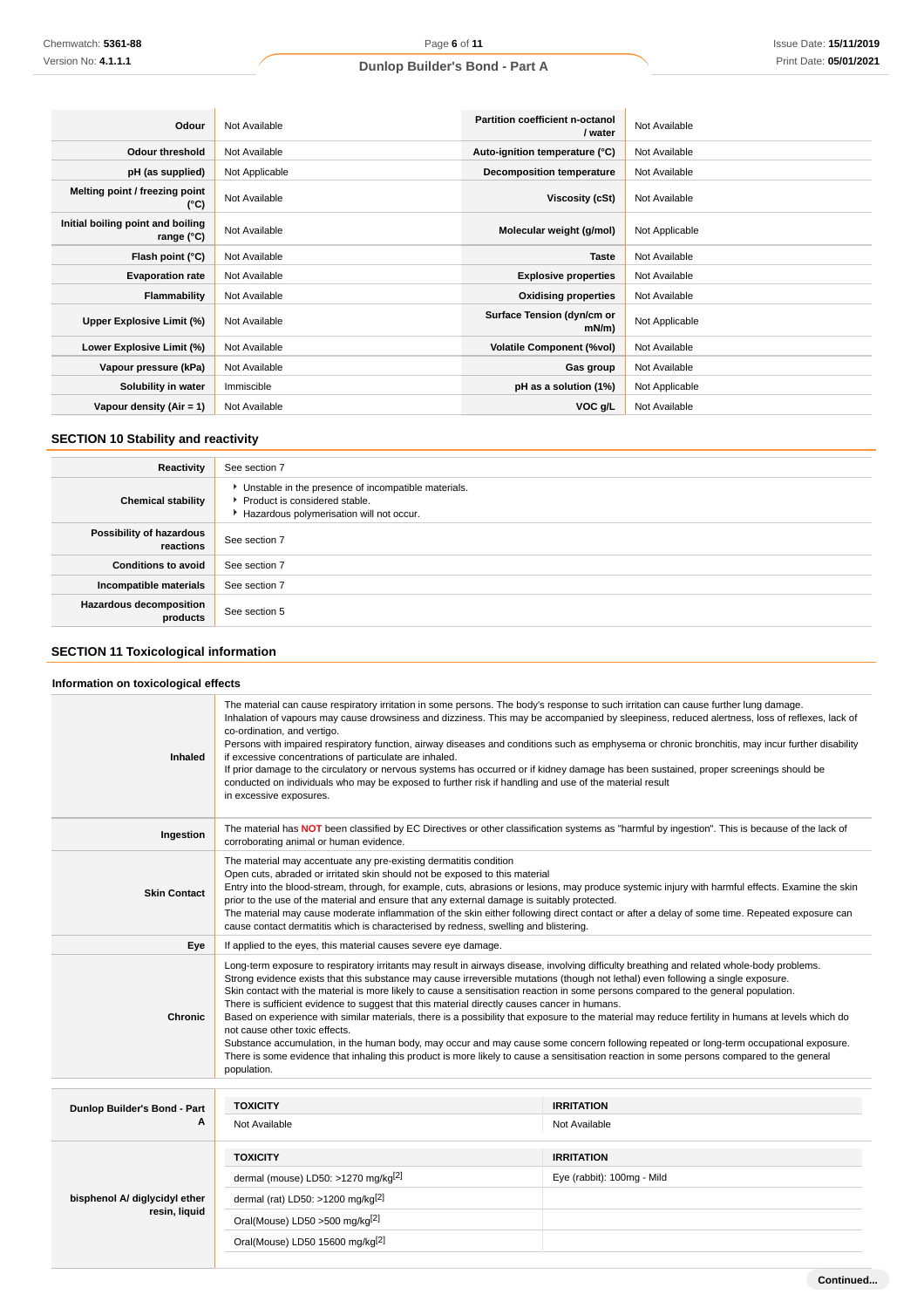| Chemwatch: 5361-88                                           | Page 7 of 11                                                                                                                                                                                                                                                                                                                                                                                                                                                                                                                                                                                                                                                                                                                                                                                                                                                                                                                                                                                                                                                                                                                                                                                                                                                                                                                                                                                                                                                                                                                                                                                                                                                                                                                                                                                                                                                                                                                                                                                                                                                                                                                                                                                                                                                                                                                                                                                                                                                  |                                                     | Issue Date: 15/11/2019                               |
|--------------------------------------------------------------|---------------------------------------------------------------------------------------------------------------------------------------------------------------------------------------------------------------------------------------------------------------------------------------------------------------------------------------------------------------------------------------------------------------------------------------------------------------------------------------------------------------------------------------------------------------------------------------------------------------------------------------------------------------------------------------------------------------------------------------------------------------------------------------------------------------------------------------------------------------------------------------------------------------------------------------------------------------------------------------------------------------------------------------------------------------------------------------------------------------------------------------------------------------------------------------------------------------------------------------------------------------------------------------------------------------------------------------------------------------------------------------------------------------------------------------------------------------------------------------------------------------------------------------------------------------------------------------------------------------------------------------------------------------------------------------------------------------------------------------------------------------------------------------------------------------------------------------------------------------------------------------------------------------------------------------------------------------------------------------------------------------------------------------------------------------------------------------------------------------------------------------------------------------------------------------------------------------------------------------------------------------------------------------------------------------------------------------------------------------------------------------------------------------------------------------------------------------|-----------------------------------------------------|------------------------------------------------------|
| Version No: 4.1.1.1                                          | Print Date: 05/01/2021<br>Dunlop Builder's Bond - Part A                                                                                                                                                                                                                                                                                                                                                                                                                                                                                                                                                                                                                                                                                                                                                                                                                                                                                                                                                                                                                                                                                                                                                                                                                                                                                                                                                                                                                                                                                                                                                                                                                                                                                                                                                                                                                                                                                                                                                                                                                                                                                                                                                                                                                                                                                                                                                                                                      |                                                     |                                                      |
|                                                              |                                                                                                                                                                                                                                                                                                                                                                                                                                                                                                                                                                                                                                                                                                                                                                                                                                                                                                                                                                                                                                                                                                                                                                                                                                                                                                                                                                                                                                                                                                                                                                                                                                                                                                                                                                                                                                                                                                                                                                                                                                                                                                                                                                                                                                                                                                                                                                                                                                                               |                                                     |                                                      |
|                                                              |                                                                                                                                                                                                                                                                                                                                                                                                                                                                                                                                                                                                                                                                                                                                                                                                                                                                                                                                                                                                                                                                                                                                                                                                                                                                                                                                                                                                                                                                                                                                                                                                                                                                                                                                                                                                                                                                                                                                                                                                                                                                                                                                                                                                                                                                                                                                                                                                                                                               |                                                     |                                                      |
|                                                              | Oral(Rat) LD50 >1000 mg/kg $^{2}$                                                                                                                                                                                                                                                                                                                                                                                                                                                                                                                                                                                                                                                                                                                                                                                                                                                                                                                                                                                                                                                                                                                                                                                                                                                                                                                                                                                                                                                                                                                                                                                                                                                                                                                                                                                                                                                                                                                                                                                                                                                                                                                                                                                                                                                                                                                                                                                                                             |                                                     |                                                      |
|                                                              | Oral(Rat) LD50 11400 mg/kg[2]                                                                                                                                                                                                                                                                                                                                                                                                                                                                                                                                                                                                                                                                                                                                                                                                                                                                                                                                                                                                                                                                                                                                                                                                                                                                                                                                                                                                                                                                                                                                                                                                                                                                                                                                                                                                                                                                                                                                                                                                                                                                                                                                                                                                                                                                                                                                                                                                                                 |                                                     |                                                      |
|                                                              | Oral(Rat) LD50 13600 mg/kg <sup>[2]</sup>                                                                                                                                                                                                                                                                                                                                                                                                                                                                                                                                                                                                                                                                                                                                                                                                                                                                                                                                                                                                                                                                                                                                                                                                                                                                                                                                                                                                                                                                                                                                                                                                                                                                                                                                                                                                                                                                                                                                                                                                                                                                                                                                                                                                                                                                                                                                                                                                                     |                                                     |                                                      |
|                                                              | <b>TOXICITY</b>                                                                                                                                                                                                                                                                                                                                                                                                                                                                                                                                                                                                                                                                                                                                                                                                                                                                                                                                                                                                                                                                                                                                                                                                                                                                                                                                                                                                                                                                                                                                                                                                                                                                                                                                                                                                                                                                                                                                                                                                                                                                                                                                                                                                                                                                                                                                                                                                                                               | <b>IRRITATION</b>                                   |                                                      |
|                                                              | Oral(Rat) LD50 6450 mg/kg <sup>[2]</sup>                                                                                                                                                                                                                                                                                                                                                                                                                                                                                                                                                                                                                                                                                                                                                                                                                                                                                                                                                                                                                                                                                                                                                                                                                                                                                                                                                                                                                                                                                                                                                                                                                                                                                                                                                                                                                                                                                                                                                                                                                                                                                                                                                                                                                                                                                                                                                                                                                      |                                                     | Eye: no adverse effect observed (not irritating)[1]  |
| limestone                                                    |                                                                                                                                                                                                                                                                                                                                                                                                                                                                                                                                                                                                                                                                                                                                                                                                                                                                                                                                                                                                                                                                                                                                                                                                                                                                                                                                                                                                                                                                                                                                                                                                                                                                                                                                                                                                                                                                                                                                                                                                                                                                                                                                                                                                                                                                                                                                                                                                                                                               | Skin (rabbit): 500 mg/24h-moderate                  |                                                      |
|                                                              |                                                                                                                                                                                                                                                                                                                                                                                                                                                                                                                                                                                                                                                                                                                                                                                                                                                                                                                                                                                                                                                                                                                                                                                                                                                                                                                                                                                                                                                                                                                                                                                                                                                                                                                                                                                                                                                                                                                                                                                                                                                                                                                                                                                                                                                                                                                                                                                                                                                               |                                                     | Skin: no adverse effect observed (not irritating)[1] |
|                                                              |                                                                                                                                                                                                                                                                                                                                                                                                                                                                                                                                                                                                                                                                                                                                                                                                                                                                                                                                                                                                                                                                                                                                                                                                                                                                                                                                                                                                                                                                                                                                                                                                                                                                                                                                                                                                                                                                                                                                                                                                                                                                                                                                                                                                                                                                                                                                                                                                                                                               |                                                     |                                                      |
|                                                              | <b>TOXICITY</b>                                                                                                                                                                                                                                                                                                                                                                                                                                                                                                                                                                                                                                                                                                                                                                                                                                                                                                                                                                                                                                                                                                                                                                                                                                                                                                                                                                                                                                                                                                                                                                                                                                                                                                                                                                                                                                                                                                                                                                                                                                                                                                                                                                                                                                                                                                                                                                                                                                               | <b>IRRITATION</b>                                   |                                                      |
|                                                              | $0.0032$ mg/kg <sup>[2]</sup>                                                                                                                                                                                                                                                                                                                                                                                                                                                                                                                                                                                                                                                                                                                                                                                                                                                                                                                                                                                                                                                                                                                                                                                                                                                                                                                                                                                                                                                                                                                                                                                                                                                                                                                                                                                                                                                                                                                                                                                                                                                                                                                                                                                                                                                                                                                                                                                                                                 | Eye: no adverse effect observed (not irritating)[1] |                                                      |
| titanium dioxide                                             | $0.04$ mg/kg <sup>[2]</sup>                                                                                                                                                                                                                                                                                                                                                                                                                                                                                                                                                                                                                                                                                                                                                                                                                                                                                                                                                                                                                                                                                                                                                                                                                                                                                                                                                                                                                                                                                                                                                                                                                                                                                                                                                                                                                                                                                                                                                                                                                                                                                                                                                                                                                                                                                                                                                                                                                                   |                                                     | Skin (human): 0.3 mg /3D (int)-mild *                |
|                                                              | 60000 mg/kg <sup>[2]</sup>                                                                                                                                                                                                                                                                                                                                                                                                                                                                                                                                                                                                                                                                                                                                                                                                                                                                                                                                                                                                                                                                                                                                                                                                                                                                                                                                                                                                                                                                                                                                                                                                                                                                                                                                                                                                                                                                                                                                                                                                                                                                                                                                                                                                                                                                                                                                                                                                                                    |                                                     | Skin: no adverse effect observed (not irritating)[1] |
|                                                              | Oral(Mouse) LD50 >10000 mg/kg <sup>[2]</sup>                                                                                                                                                                                                                                                                                                                                                                                                                                                                                                                                                                                                                                                                                                                                                                                                                                                                                                                                                                                                                                                                                                                                                                                                                                                                                                                                                                                                                                                                                                                                                                                                                                                                                                                                                                                                                                                                                                                                                                                                                                                                                                                                                                                                                                                                                                                                                                                                                  |                                                     |                                                      |
|                                                              | Oral(Rat) LD50 > 2000 mg/kg[1]                                                                                                                                                                                                                                                                                                                                                                                                                                                                                                                                                                                                                                                                                                                                                                                                                                                                                                                                                                                                                                                                                                                                                                                                                                                                                                                                                                                                                                                                                                                                                                                                                                                                                                                                                                                                                                                                                                                                                                                                                                                                                                                                                                                                                                                                                                                                                                                                                                |                                                     |                                                      |
| Legend:                                                      | 1. Value obtained from Europe ECHA Registered Substances - Acute toxicity 2.* Value obtained from manufacturer's SDS. Unless otherwise                                                                                                                                                                                                                                                                                                                                                                                                                                                                                                                                                                                                                                                                                                                                                                                                                                                                                                                                                                                                                                                                                                                                                                                                                                                                                                                                                                                                                                                                                                                                                                                                                                                                                                                                                                                                                                                                                                                                                                                                                                                                                                                                                                                                                                                                                                                        |                                                     |                                                      |
|                                                              | specified data extracted from RTECS - Register of Toxic Effect of chemical Substances                                                                                                                                                                                                                                                                                                                                                                                                                                                                                                                                                                                                                                                                                                                                                                                                                                                                                                                                                                                                                                                                                                                                                                                                                                                                                                                                                                                                                                                                                                                                                                                                                                                                                                                                                                                                                                                                                                                                                                                                                                                                                                                                                                                                                                                                                                                                                                         |                                                     |                                                      |
| <b>BISPHENOL A/ DIGLYCIDYL</b><br><b>ETHER RESIN, LIQUID</b> | The following information refers to contact allergens as a group and may not be specific to this product.<br>Contact allergies quickly manifest themselves as contact eczema, more rarely as urticaria or Quincke's oedema. The pathogenesis of contact<br>eczema involves a cell-mediated (T lymphocytes) immune reaction of the delayed type. Other allergic skin reactions, e.g. contact urticaria,<br>involve antibody-mediated immune reactions. The significance of the contact allergen is not simply determined by its sensitisation potential: the<br>distribution of the substance and the opportunities for contact with it are equally important.<br>The chemical structure of hydroxylated diphenylalkanes or bisphenols consists of two phenolic rings joined together through a bridging carbon.<br>This class of endocrine disruptors that mimic oestrogens is widely used in industry, particularly in plastics.<br>Bisphenol A (BPA) and some related compounds exhibit oestrogenic activity in human breast cancer cell line MCF-7, but there were remarkable<br>differences in activity. Several derivatives of BPA exhibited significant thyroid hormonal activity towards rat pituitary cell line GH3, which releases<br>growth hormone in a thyroid hormone-dependent manner. However, BPA and several other derivatives did not show such activity.<br>The substance is classified by IARC as Group 3:<br>NOT classifiable as to its carcinogenicity to humans.<br>Evidence of carcinogenicity may be inadequate or limited in animal testing.<br>Animal testing over 13 weeks showed bisphenol A diglycidyl ether (BADGE) caused mild to moderate, chronic, inflammation of the skin.<br>Reproductive and Developmental Toxicity: Animal testing showed BADGE given over several months caused reduction in body weight but had no<br>reproductive effects.<br>Cancer-causing potential: It has been concluded that bisphenol A diglycidyl ether cannot be classified with respect to its cancer-causing potential<br>in humans.<br>Genetic toxicity: Laboratory tests on genetic toxicity of BADGE have so far been negative.<br>Immunotoxicity: Animal testing suggests regular injections of diluted BADGE may result in sensitization.<br>Consumer exposure: Comsumer exposure to BADGE is almost exclusively from migration of BADGE from can coatings into food. Testing has not<br>found any evidence of hormonal disruption. |                                                     |                                                      |
| <b>LIMESTONE</b>                                             | Eye (rabbit) 0.75: mg/24h - No evidence of carcinogenic properties. No evidence of mutagenic or teratogenic effects.<br>The material may produce severe irritation to the eye causing pronounced inflammation. Repeated or prolonged exposure to irritants may<br>produce conjunctivitis.                                                                                                                                                                                                                                                                                                                                                                                                                                                                                                                                                                                                                                                                                                                                                                                                                                                                                                                                                                                                                                                                                                                                                                                                                                                                                                                                                                                                                                                                                                                                                                                                                                                                                                                                                                                                                                                                                                                                                                                                                                                                                                                                                                     |                                                     |                                                      |
| <b>TITANIUM DIOXIDE</b>                                      | * IUCLID<br>Laboratory (in vitro) and animal studies show, exposure to the material may result in a possible risk of irreversible effects, with the possibility of<br>producing mutation.<br>Asthma-like symptoms may continue for months or even years after exposure to the material ends. This may be due to a non-allergic condition<br>known as reactive airways dysfunction syndrome (RADS) which can occur after exposure to high levels of highly irritating compound. Main<br>criteria for diagnosing RADS include the absence of previous airways disease in a non-atopic individual, with sudden onset of persistent<br>asthma-like symptoms within minutes to hours of a documented exposure to the irritant. Other criteria for diagnosis of RADS include a reversible<br>airflow pattern on lung function tests, moderate to severe bronchial hyperreactivity on methacholine challenge testing, and the lack of minimal<br>lymphocytic inflammation, without eosinophilia.<br>Exposure to titanium dioxide is via inhalation, swallowing or skin contact. When inhaled, it may deposit in lung tissue and lymph nodes causing<br>dysfunction of the lungs and immune system. Absorption by the stomach and intestines depends on the size of the particle. It penetrated only the<br>outermost layer of the skin, suggesting that healthy skin may be an effective barrier. There is no substantive data on genetic damage, though<br>cases have been reported in experimental animals. No significant acute toxicological data identified in literature search.<br>The material may produce moderate eye irritation leading to inflammation. Repeated or prolonged exposure to irritants may produce<br>conjunctivitis.<br><b>WARNING:</b> This substance has been classified by the IARC as Group 2B: Possibly Carcinogenic to Humans.                                                                                                                                                                                                                                                                                                                                                                                                                                                                                                                                                                                                       |                                                     |                                                      |
| <b>LIMESTONE &amp; TITANIUM</b><br><b>DIOXIDE</b>            | The material may cause skin irritation after prolonged or repeated exposure and may produce on contact skin redness, swelling, the production of<br>vesicles, scaling and thickening of the skin.                                                                                                                                                                                                                                                                                                                                                                                                                                                                                                                                                                                                                                                                                                                                                                                                                                                                                                                                                                                                                                                                                                                                                                                                                                                                                                                                                                                                                                                                                                                                                                                                                                                                                                                                                                                                                                                                                                                                                                                                                                                                                                                                                                                                                                                             |                                                     |                                                      |
|                                                              |                                                                                                                                                                                                                                                                                                                                                                                                                                                                                                                                                                                                                                                                                                                                                                                                                                                                                                                                                                                                                                                                                                                                                                                                                                                                                                                                                                                                                                                                                                                                                                                                                                                                                                                                                                                                                                                                                                                                                                                                                                                                                                                                                                                                                                                                                                                                                                                                                                                               |                                                     | ✔                                                    |
| <b>Acute Toxicity</b><br><b>Skin Irritation/Corrosion</b>    | ×<br>✔                                                                                                                                                                                                                                                                                                                                                                                                                                                                                                                                                                                                                                                                                                                                                                                                                                                                                                                                                                                                                                                                                                                                                                                                                                                                                                                                                                                                                                                                                                                                                                                                                                                                                                                                                                                                                                                                                                                                                                                                                                                                                                                                                                                                                                                                                                                                                                                                                                                        | Carcinogenicity<br><b>Reproductivity</b>            | ×                                                    |
| <b>Serious Eye Damage/Irritation</b>                         | ✔<br><b>STOT - Single Exposure</b>                                                                                                                                                                                                                                                                                                                                                                                                                                                                                                                                                                                                                                                                                                                                                                                                                                                                                                                                                                                                                                                                                                                                                                                                                                                                                                                                                                                                                                                                                                                                                                                                                                                                                                                                                                                                                                                                                                                                                                                                                                                                                                                                                                                                                                                                                                                                                                                                                            |                                                     | ✔                                                    |
| <b>Respiratory or Skin</b>                                   | ✔                                                                                                                                                                                                                                                                                                                                                                                                                                                                                                                                                                                                                                                                                                                                                                                                                                                                                                                                                                                                                                                                                                                                                                                                                                                                                                                                                                                                                                                                                                                                                                                                                                                                                                                                                                                                                                                                                                                                                                                                                                                                                                                                                                                                                                                                                                                                                                                                                                                             |                                                     |                                                      |
| sensitisation                                                | <b>STOT - Repeated Exposure</b>                                                                                                                                                                                                                                                                                                                                                                                                                                                                                                                                                                                                                                                                                                                                                                                                                                                                                                                                                                                                                                                                                                                                                                                                                                                                                                                                                                                                                                                                                                                                                                                                                                                                                                                                                                                                                                                                                                                                                                                                                                                                                                                                                                                                                                                                                                                                                                                                                               |                                                     | ×                                                    |
| <b>Mutagenicity</b>                                          | ✔                                                                                                                                                                                                                                                                                                                                                                                                                                                                                                                                                                                                                                                                                                                                                                                                                                                                                                                                                                                                                                                                                                                                                                                                                                                                                                                                                                                                                                                                                                                                                                                                                                                                                                                                                                                                                                                                                                                                                                                                                                                                                                                                                                                                                                                                                                                                                                                                                                                             | <b>Aspiration Hazard</b>                            | ×                                                    |

**Legend:**  $\mathbf{X}$  – Data either not available or does not fill the criteria for classification

– Data available to make classification

**Continued...**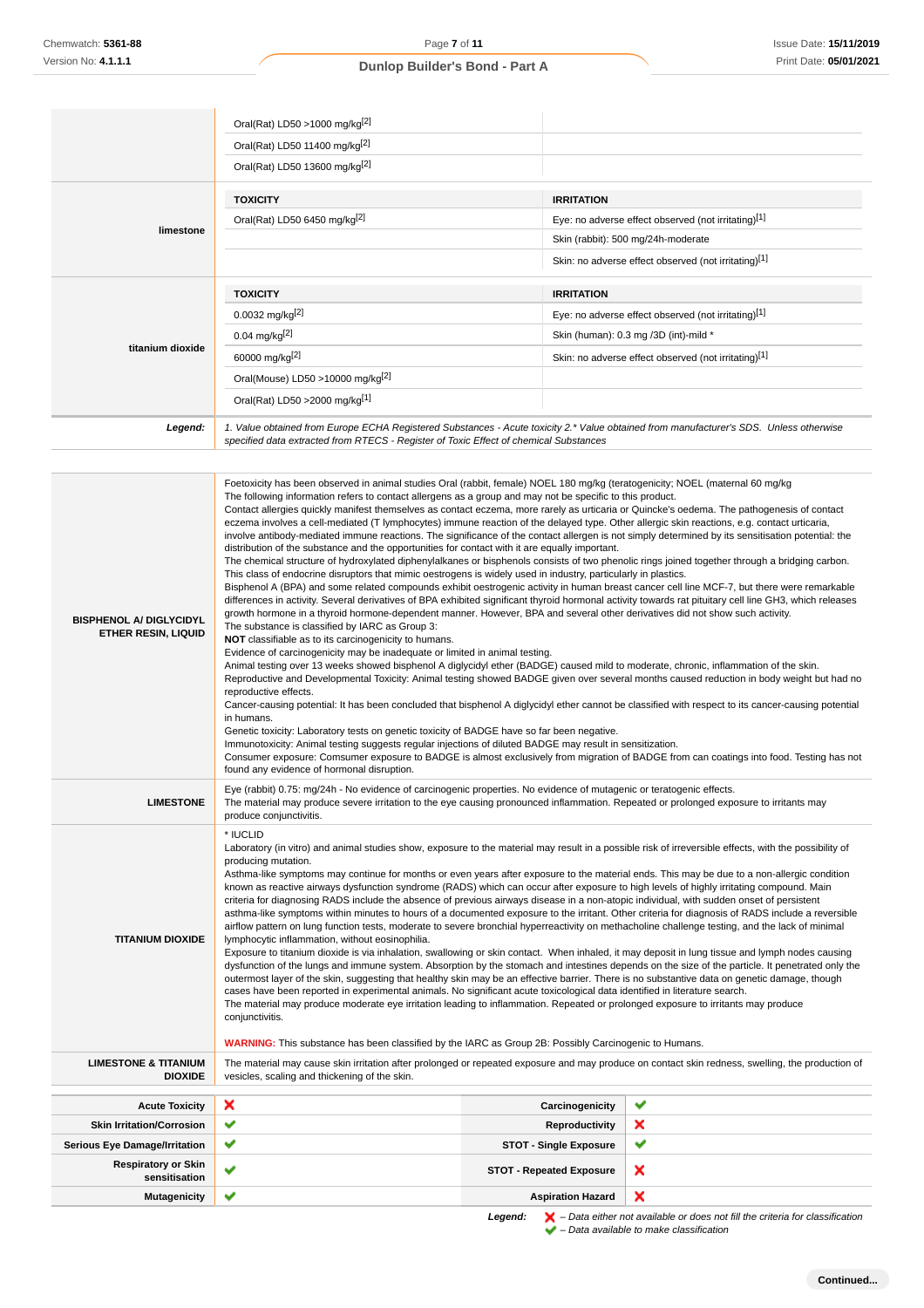# **SECTION 12 Ecological information**

| Dunlop Builder's Bond - Part<br>А | Endpoint                | <b>Test Duration (hr)</b> | <b>Species</b>                                                                                                                                                                                                                                                                                                                                                                                  | Value               | <b>Source</b>    |
|-----------------------------------|-------------------------|---------------------------|-------------------------------------------------------------------------------------------------------------------------------------------------------------------------------------------------------------------------------------------------------------------------------------------------------------------------------------------------------------------------------------------------|---------------------|------------------|
|                                   | <b>Not</b><br>Available | Not Available             | Not Available                                                                                                                                                                                                                                                                                                                                                                                   | Not<br>Available    | Not<br>Available |
| bisphenol A/ diglycidyl ether     | Endpoint                | <b>Test Duration (hr)</b> | <b>Species</b>                                                                                                                                                                                                                                                                                                                                                                                  | Value               | Source           |
| resin, liquid                     | EC50                    | 48                        | Crustacea                                                                                                                                                                                                                                                                                                                                                                                       | ca.2mg/L            | $\overline{2}$   |
| limestone                         | Endpoint                | <b>Test Duration (hr)</b> | <b>Species</b>                                                                                                                                                                                                                                                                                                                                                                                  | Value               | Source           |
|                                   | <b>LC50</b>             | 96                        | Fish                                                                                                                                                                                                                                                                                                                                                                                            | >56000mg/L          | 4                |
|                                   | <b>EC50</b>             | 72                        | Algae or other aquatic plants                                                                                                                                                                                                                                                                                                                                                                   | $>14$ mg/L          | 2                |
|                                   | EC10                    | 72                        | Algae or other aguatic plants                                                                                                                                                                                                                                                                                                                                                                   | $>14$ mg/L          | 2                |
|                                   | <b>NOEL</b>             | 1332.0                    | Not Available                                                                                                                                                                                                                                                                                                                                                                                   | 1.0% w/w            | 4                |
|                                   | <b>Endpoint</b>         | <b>Test Duration (hr)</b> | <b>Species</b>                                                                                                                                                                                                                                                                                                                                                                                  | Value               | Source           |
|                                   | <b>LC50</b>             | 96                        | Fish                                                                                                                                                                                                                                                                                                                                                                                            | $-1.85 - 3.06$ ma/L | 4                |
|                                   | <b>EC50</b>             | 48                        | Crustacea                                                                                                                                                                                                                                                                                                                                                                                       | 1.9mg/L             | 2                |
| titanium dioxide                  | EC50                    | 72                        | Algae or other aquatic plants                                                                                                                                                                                                                                                                                                                                                                   | $-3.75 - 7.58$ mg/L | 4                |
|                                   | <b>BCF</b>              | 24                        | Crustacea                                                                                                                                                                                                                                                                                                                                                                                       | $0.66$ mg/L         | 4                |
|                                   | <b>NOEC</b>             | 552                       | Not Available                                                                                                                                                                                                                                                                                                                                                                                   | $0.01$ -mg/L        | 4                |
| Legend:                           |                         |                           | Extracted from 1. IUCLID Toxicity Data 2. Europe ECHA Registered Substances - Ecotoxicological Information - Aquatic Toxicity 3. EPIWIN Suite<br>V3.12 (QSAR) - Aquatic Toxicity Data (Estimated) 4. US EPA, Ecotox database - Aquatic Toxicity Data 5. ECETOC Aquatic Hazard Assessment<br>Data 6. NITE (Japan) - Bioconcentration Data 7. METI (Japan) - Bioconcentration Data 8. Vendor Data |                     |                  |

Toxic to aquatic organisms, may cause long-term adverse effects in the aquatic environment. **DO NOT** discharge into sewer or waterways.

### **Persistence and degradability**

| Ingredient                                     | Persistence: Water/Soil | Persistence: Air |
|------------------------------------------------|-------------------------|------------------|
| bisphenol A/ diglycidyl ether<br>resin, liquid | <b>HIGH</b>             | <b>HIGH</b>      |
| titanium dioxide                               | <b>HIGH</b>             | <b>HIGH</b>      |

#### **Bioaccumulative potential**

| Ingredient                                     | <b>Bioaccumulation</b>   |
|------------------------------------------------|--------------------------|
| bisphenol A/ diglycidyl ether<br>resin, liquid | LOW (LogKOW = $2.6835$ ) |
| titanium dioxide                               | $LOW (BCF = 10)$         |

### **Mobility in soil**

| Ingredient                                     | <b>Mobility</b>       |
|------------------------------------------------|-----------------------|
| bisphenol A/ diglycidyl ether<br>resin, liquid | LOW (KOC = $51.43$ )  |
| titanium dioxide                               | LOW ( $KOC = 23.74$ ) |

# **SECTION 13 Disposal considerations**

| Waste treatment methods      |                                                                                                                                                                                                                                                                                                                                                                                                                                                                                                                                                                                                                                                                                                                                                                                                                                                                                                                                                                                                                                                                                                                                                                                                                                                                                                                                                                                                                                                                                       |
|------------------------------|---------------------------------------------------------------------------------------------------------------------------------------------------------------------------------------------------------------------------------------------------------------------------------------------------------------------------------------------------------------------------------------------------------------------------------------------------------------------------------------------------------------------------------------------------------------------------------------------------------------------------------------------------------------------------------------------------------------------------------------------------------------------------------------------------------------------------------------------------------------------------------------------------------------------------------------------------------------------------------------------------------------------------------------------------------------------------------------------------------------------------------------------------------------------------------------------------------------------------------------------------------------------------------------------------------------------------------------------------------------------------------------------------------------------------------------------------------------------------------------|
| Product / Packaging disposal | Containers may still present a chemical hazard/ danger when empty.<br>Return to supplier for reuse/ recycling if possible.<br>Otherwise:<br>If container can not be cleaned sufficiently well to ensure that residuals do not remain or if the container cannot be used to store the same<br>product, then puncture containers, to prevent re-use, and bury at an authorised landfill.<br>▶ Where possible retain label warnings and SDS and observe all notices pertaining to the product.<br>Waste Management<br>Production waste from epoxy resins and resin systems should be treated as hazardous waste in accordance with National regulations. Fire<br>retarded resins containing halogenated compounds should also be treated as special waste. Accidental spillage of resins, curing agents and their<br>formulations should be contained and absorbed by special mineral absorbents to prevent them from entering the environment.<br>Contaminated or surplus product should not be washed down the sink, but preferably be fully reacted to form cross-linked solids which is<br>non-hazardous and can be more easily disposed.<br>DO NOT allow wash water from cleaning or process equipment to enter drains.<br>It may be necessary to collect all wash water for treatment before disposal.<br>In all cases disposal to sewer may be subject to local laws and regulations and these should be considered first.<br>• Where in doubt contact the responsible authority. |

Ensure that the hazardous substance is disposed in accordance with the Hazardous Substances (Disposal) Notice 2017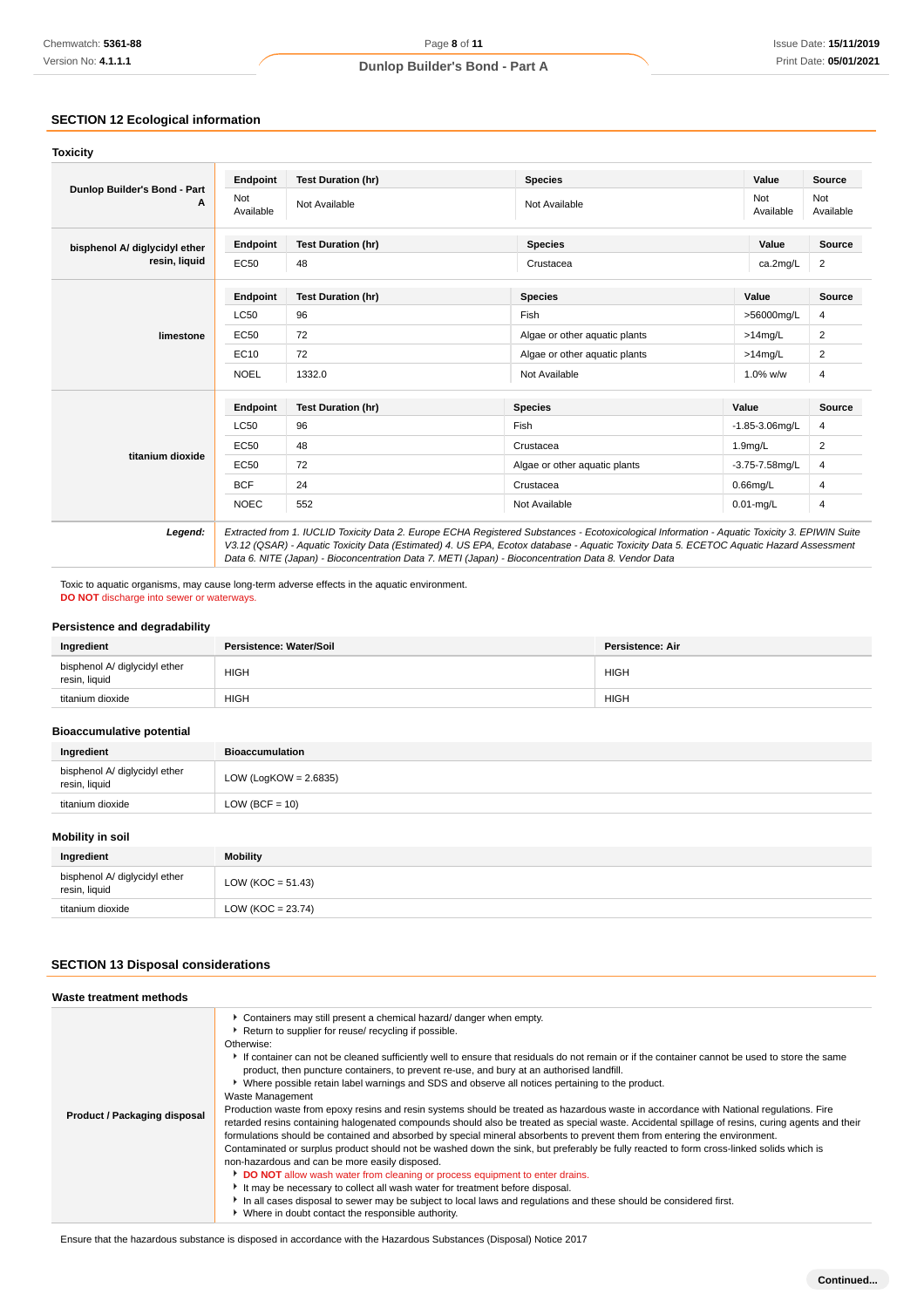### **Disposal Requirements**

Packages that have been in direct contact with the hazardous substance must be only disposed if the hazardous substance was appropriately removed and cleaned out from the package. The package must be disposed according to the manufacturer's directions taking into account the material it is made of. Packages which hazardous content have been appropriately treated and removed may be recycled.

The hazardous substance must only be disposed if it has been treated by a method that changed the characteristics or composition of the substance and it is no longer hazardous.

### **SECTION 14 Transport information**

### **Labels Required**

| <b>Marine Pollutant</b> |    |
|-------------------------|----|
| <b>HAZCHEM</b>          | 2Z |

### **Land transport (UN)**

| <b>UN</b> number             | 3077                                                                                                      |  |  |
|------------------------------|-----------------------------------------------------------------------------------------------------------|--|--|
| UN proper shipping name      | ENVIRONMENTALLY HAZARDOUS SUBSTANCE, SOLID, N.O.S. (contains bisphenol A/ diglycidyl ether resin, liquid) |  |  |
| Transport hazard class(es)   | Class<br>9<br>Subrisk<br>Not Applicable                                                                   |  |  |
| Packing group                | Ш                                                                                                         |  |  |
| <b>Environmental hazard</b>  | Environmentally hazardous                                                                                 |  |  |
| Special precautions for user | Special provisions<br>274; 331; 335; 375<br>5 kg<br>Limited quantity                                      |  |  |

### **Air transport (ICAO-IATA / DGR)**

| UN number                    | 3077                                                                                                                                                                                                                                                                                        |                           |                                                                              |  |
|------------------------------|---------------------------------------------------------------------------------------------------------------------------------------------------------------------------------------------------------------------------------------------------------------------------------------------|---------------------------|------------------------------------------------------------------------------|--|
| UN proper shipping name      | Environmentally hazardous substance, solid, n.o.s. * (contains bisphenol A/ diglycidyl ether resin, liquid)                                                                                                                                                                                 |                           |                                                                              |  |
| Transport hazard class(es)   | <b>ICAO/IATA Class</b><br>ICAO / IATA Subrisk<br><b>ERG Code</b>                                                                                                                                                                                                                            | 9<br>Not Applicable<br>9L |                                                                              |  |
| Packing group                | $\mathbf{III}$                                                                                                                                                                                                                                                                              |                           |                                                                              |  |
| <b>Environmental hazard</b>  | Environmentally hazardous                                                                                                                                                                                                                                                                   |                           |                                                                              |  |
| Special precautions for user | Special provisions<br>Cargo Only Packing Instructions<br>Cargo Only Maximum Qty / Pack<br>Passenger and Cargo Packing Instructions<br>Passenger and Cargo Maximum Qty / Pack<br>Passenger and Cargo Limited Quantity Packing Instructions<br>Passenger and Cargo Limited Maximum Qty / Pack |                           | A97 A158 A179 A197 A215<br>956<br>400 kg<br>956<br>400 kg<br>Y956<br>30 kg G |  |

### **Sea transport (IMDG-Code / GGVSee)**

| UN number                    | 3077                                                                 |                                                                                                           |  |  |
|------------------------------|----------------------------------------------------------------------|-----------------------------------------------------------------------------------------------------------|--|--|
| UN proper shipping name      |                                                                      | ENVIRONMENTALLY HAZARDOUS SUBSTANCE, SOLID, N.O.S. (contains bisphenol A/ diglycidyl ether resin, liquid) |  |  |
| Transport hazard class(es)   | 9<br><b>IMDG Class</b><br><b>IMDG Subrisk</b><br>Not Applicable      |                                                                                                           |  |  |
| Packing group                | $\mathbf{III}$                                                       |                                                                                                           |  |  |
| <b>Environmental hazard</b>  | <b>Marine Pollutant</b>                                              |                                                                                                           |  |  |
| Special precautions for user | <b>EMS Number</b><br>Special provisions<br><b>Limited Quantities</b> | $F-A$ , S-F<br>274 335 966 967 969<br>5 kg                                                                |  |  |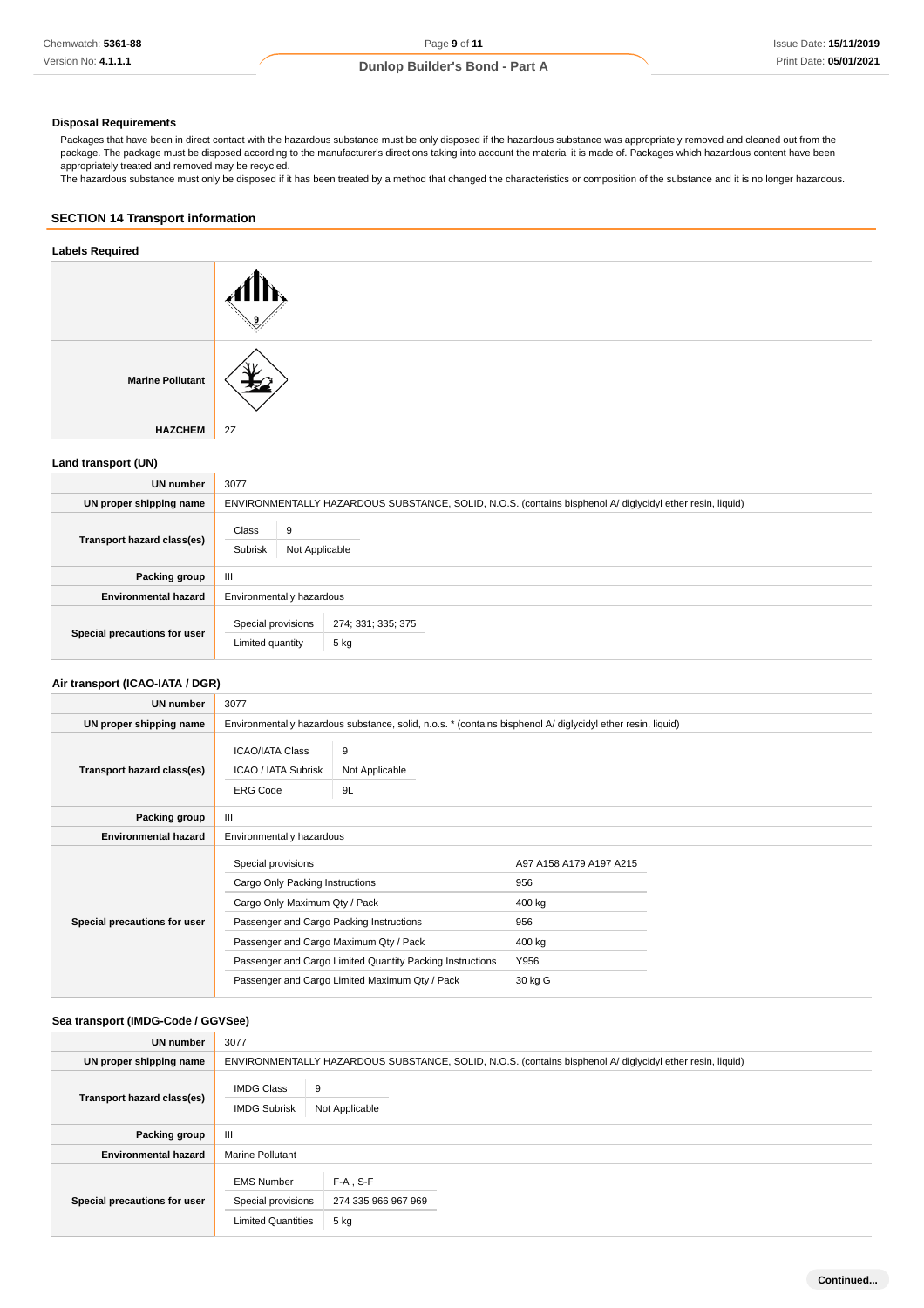**Transport in bulk according to Annex II of MARPOL and the IBC code**

Not Applicable

### **SECTION 15 Regulatory information**

|                                                                                                                                           | This substance is to be managed using the conditions specified in an applicable Group Standard                    |  |  |
|-------------------------------------------------------------------------------------------------------------------------------------------|-------------------------------------------------------------------------------------------------------------------|--|--|
| <b>HSR Number</b>                                                                                                                         | <b>Group Standard</b>                                                                                             |  |  |
| HSR002545                                                                                                                                 | Construction Products (Toxic [6.7A]) Group Standard 2017                                                          |  |  |
|                                                                                                                                           | bisphenol A/ diglycidyl ether resin, liquid is found on the following regulatory lists                            |  |  |
|                                                                                                                                           | Chemical Footprint Project - Chemicals of High Concern List                                                       |  |  |
|                                                                                                                                           | New Zealand Approved Hazardous Substances with controls                                                           |  |  |
|                                                                                                                                           | New Zealand Hazardous Substances and New Organisms (HSNO) Act - Classification of Chemicals                       |  |  |
|                                                                                                                                           | New Zealand Hazardous Substances and New Organisms (HSNO) Act - Classification of Chemicals - Classification Data |  |  |
| New Zealand Inventory of Chemicals (NZIoC)                                                                                                |                                                                                                                   |  |  |
|                                                                                                                                           | limestone is found on the following regulatory lists                                                              |  |  |
|                                                                                                                                           | New Zealand Approved Hazardous Substances with controls                                                           |  |  |
|                                                                                                                                           | New Zealand Hazardous Substances and New Organisms (HSNO) Act - Classification of Chemicals                       |  |  |
|                                                                                                                                           | New Zealand Hazardous Substances and New Organisms (HSNO) Act - Classification of Chemicals - Classification Data |  |  |
| New Zealand Inventory of Chemicals (NZIoC)                                                                                                |                                                                                                                   |  |  |
|                                                                                                                                           | New Zealand Workplace Exposure Standards (WES)                                                                    |  |  |
|                                                                                                                                           | titanium dioxide is found on the following regulatory lists                                                       |  |  |
|                                                                                                                                           | Chemical Footprint Project - Chemicals of High Concern List                                                       |  |  |
| International Agency for Research on Cancer (IARC) - Agents Classified by the IARC Monographs                                             |                                                                                                                   |  |  |
| International Agency for Research on Cancer (IARC) - Agents Classified by the IARC Monographs - Group 2B: Possibly carcinogenic to humans |                                                                                                                   |  |  |
| International WHO List of Proposed Occupational Exposure Limit (OEL) Values for Manufactured Nanomaterials (MNMS)                         |                                                                                                                   |  |  |
| New Zealand Approved Hazardous Substances with controls                                                                                   |                                                                                                                   |  |  |
| New Zealand Hazardous Substances and New Organisms (HSNO) Act - Classification of Chemicals                                               |                                                                                                                   |  |  |
| New Zealand Inventory of Chemicals (NZIoC)                                                                                                |                                                                                                                   |  |  |

### **Hazardous Substance Location**

Subject to the Health and Safety at Work (Hazardous Substances) Regulations 2017.

| $-10-1$ |  |
|---------|--|
| ∼ו      |  |

# **Certified Handler**

Subject to Part 4 of the Health and Safety at Work (Hazardous Substances) Regulations 2017.

| Close.         | ntition              |
|----------------|----------------------|
| Not Applicable | r Applicable<br>$-1$ |

Refer Group Standards for further information

### **Maximum quantities of certain hazardous substances permitted on passenger service vehicles**

Subject to Regulation 13.14 of the Health and Safety at Work (Hazardous Substances) Regulations 2017.

| <b>Hazard Class</b> | Gas (aggregate water capacity in mL) | Liquid (L) | Solid (kg) | Maximum quantity per package for each classification |
|---------------------|--------------------------------------|------------|------------|------------------------------------------------------|
| 6.5A or 6.5B        | 120                                  |            |            |                                                      |

#### **Tracking Requirements**

Not Applicable

#### **National Inventory Status**

| <b>National Inventory</b>                          | <b>Status</b>                                    |
|----------------------------------------------------|--------------------------------------------------|
| Australia - AIIC / Australia<br>Non-Industrial Use | Yes                                              |
| Canada - DSL                                       | Yes                                              |
| Canada - NDSL                                      | No (bisphenol A/ diglycidyl ether resin, liquid) |
| China - IECSC                                      | Yes                                              |
| Europe - EINEC / ELINCS / NLP                      | Yes                                              |
| Japan - ENCS                                       | Yes                                              |
| Korea - KECI                                       | Yes                                              |
| New Zealand - NZIoC                                | Yes                                              |
| Philippines - PICCS                                | Yes                                              |
| USA - TSCA                                         | Yes                                              |
| Taiwan - TCSI                                      | Yes                                              |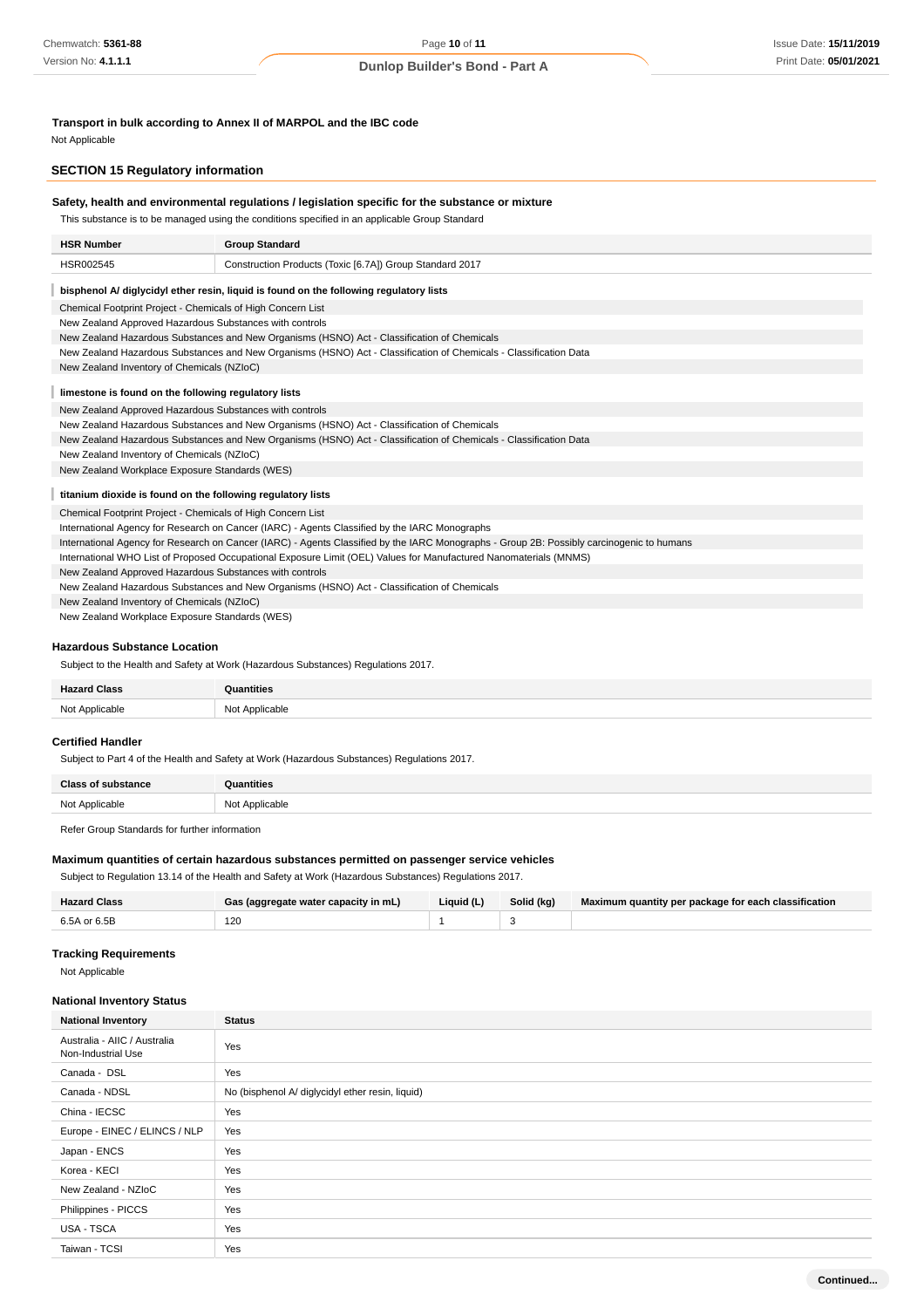| <b>National Inventory</b> | <b>Status</b>                                                                                                                                                                                            |
|---------------------------|----------------------------------------------------------------------------------------------------------------------------------------------------------------------------------------------------------|
| Mexico - INSO             | Yes                                                                                                                                                                                                      |
| Vietnam - NCI             | Yes                                                                                                                                                                                                      |
| Russia - ARIPS            | Yes                                                                                                                                                                                                      |
| Legend:                   | Yes = All CAS declared ingredients are on the inventory<br>No = One or more of the CAS listed ingredients are not on the inventory and are not exempt from listing(see specific ingredients in brackets) |

# **SECTION 16 Other information**

| . |
|---|
| . |

#### **SDS Version Summary**

| <b>Version</b> | <b>Issue</b><br>Date | <b>Sections Updated</b>                                                                                                                                                                                                                                                                                                                   |
|----------------|----------------------|-------------------------------------------------------------------------------------------------------------------------------------------------------------------------------------------------------------------------------------------------------------------------------------------------------------------------------------------|
| 3.1.1.1        | 01/11/2019           | One-off system update. NOTE: This may or may not change the GHS classification                                                                                                                                                                                                                                                            |
| 4.1.1.1        | 15/11/2019           | Acute Health (inhaled), Appearance, Chronic Health, Classification, Disposal, Fire Fighter (fire/explosion hazard), Handling<br>Procedure, Personal Protection (Respirator), Personal Protection (hands/feet), Physical Properties, Spills (minor), Storage<br>(storage requirement), Storage (suitable container), Transport Information |

### **Other information**

Classification of the preparation and its individual components has drawn on official and authoritative sources as well as independent review by the Chemwatch Classification committee using available literature references.

The SDS is a Hazard Communication tool and should be used to assist in the Risk Assessment. Many factors determine whether the reported Hazards are Risks in the workplace or other settings. Risks may be determined by reference to Exposures Scenarios. Scale of use, frequency of use and current or available engineering controls must be considered.

#### **Definitions and abbreviations**

PC-TWA: Permissible Concentration-Time Weighted Average

PC-STEL: Permissible Concentration-Short Term Exposure Limit

IARC: International Agency for Research on Cancer

ACGIH: American Conference of Governmental Industrial Hygienists

STEL: Short Term Exposure Limit

TEEL: Temporary Emergency Exposure Limit。 IDLH: Immediately Dangerous to Life or Health Concentrations

OSF: Odour Safety Factor

NOAEL :No Observed Adverse Effect Level

LOAEL: Lowest Observed Adverse Effect Level

TLV: Threshold Limit Value

LOD: Limit Of Detection

OTV: Odour Threshold Value

BCF: BioConcentration Factors

BEI: Biological Exposure Index

This document is copyright.

Apart from any fair dealing for the purposes of private study, research, review or criticism, as permitted under the Copyright Act, no part may be reproduced by any process without written permission from CHEMWATCH.

TEL (+61 3) 9572 4700.

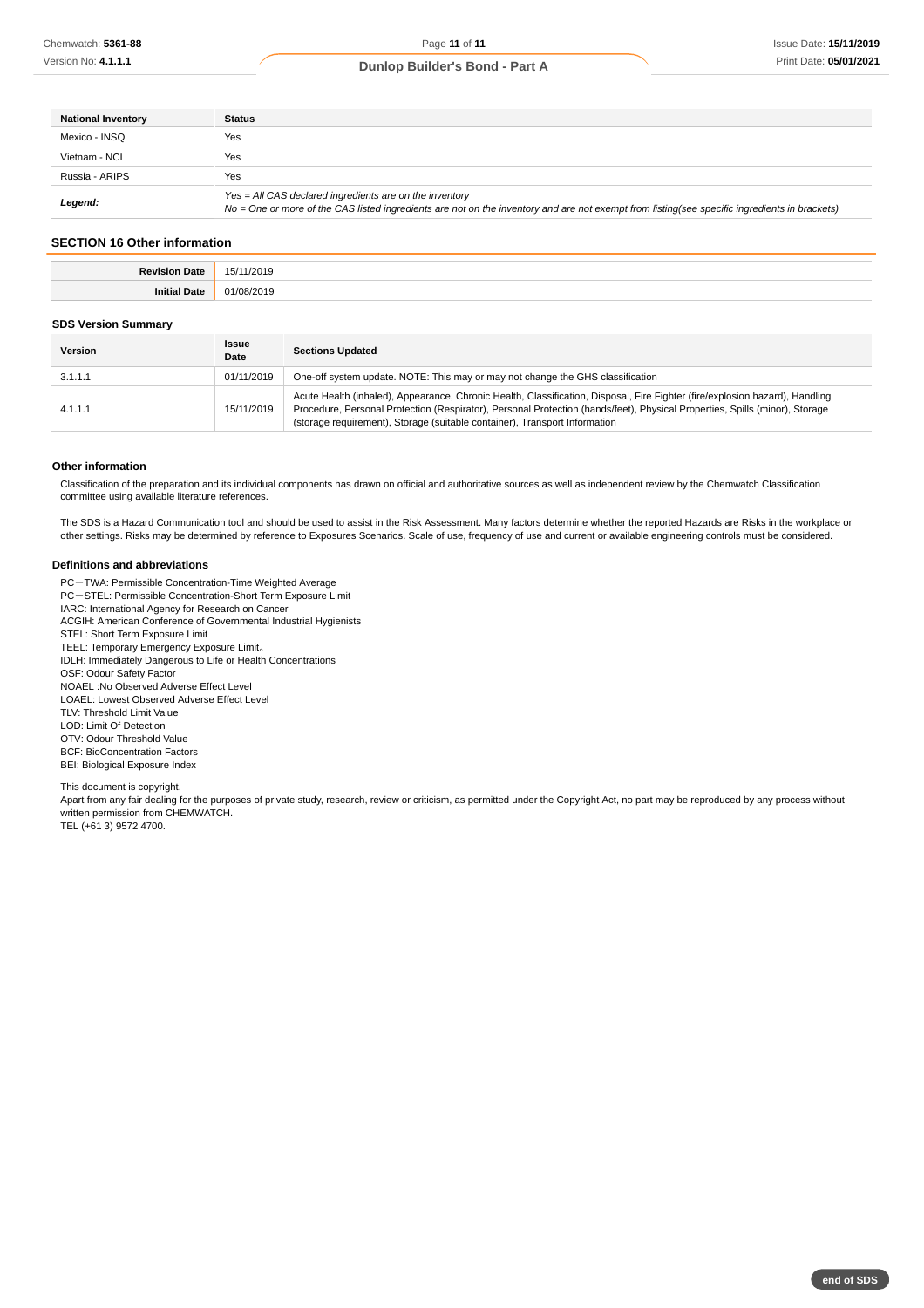

# **Ardex (Ardex NZ)** Chemwatch Hazard Alert Code: **3 Dunlop Builder's Bond - Part B**

Chemwatch: **5361-89** Version No: **4.1.1.1** Safety Data Sheet according to the Health and Safety at Work (Hazardous Substances) Regulations 2017

Issue Date: **15/11/2019** Print Date: **05/01/2021** S.GHS.NZL.EN

# **SECTION 1 Identification of the substance / mixture and of the company / undertaking**

### **Product Identifier**

| <b>Product name</b>           | Dunlop Builder's Bond - Part B                                                                                      |
|-------------------------------|---------------------------------------------------------------------------------------------------------------------|
| <b>Chemical Name</b>          | Not Applicable                                                                                                      |
| Synonyms                      | Not Available                                                                                                       |
| Proper shipping name          | AMINES, LIQUID, CORROSIVE, N.O.S. or POLYAMINES, LIQUID, CORROSIVE, N.O.S. (contains 2-methylpentamethylenediamine) |
| <b>Chemical formula</b>       | Not Applicable                                                                                                      |
| Other means of identification | Not Available                                                                                                       |

### **Relevant identified uses of the substance or mixture and uses advised against**

**Relevant identified uses** General purpose epoxy.

# **Details of the supplier of the safety data sheet**

| Registered company name | Ardex (Ardex NZ)                                 |
|-------------------------|--------------------------------------------------|
| <b>Address</b>          | 32 Lane Street Woolston Christchurch New Zealand |
| <b>Telephone</b>        | +64 3384 3029                                    |
| Fax                     | +64 3384 9779                                    |
| Website                 | Not Available                                    |
| Email                   | Not Available                                    |

#### **Emergency telephone number**

| <b>Association / Organisation</b>            | Ardex (Ardex NZ)      |
|----------------------------------------------|-----------------------|
| <b>Emergency telephone</b><br><b>numbers</b> | +64 3 373 6900        |
| Other emergency telephone<br>numbers         | 0800 764 766 (NZ NPC) |

### **SECTION 2 Hazards identification**

#### **Classification of the substance or mixture**

**Considered a Hazardous Substance according to the criteria of the New Zealand Hazardous Substances New Organisms legislation. Classified as Dangerous Goods for transport purposes.**

#### **ChemWatch Hazard Ratings**

|                     | Min | Max |                                                            |
|---------------------|-----|-----|------------------------------------------------------------|
| Flammability        |     |     |                                                            |
| <b>Toxicity</b>     | 2   |     | $0 =$ Minimum                                              |
| <b>Body Contact</b> | 3   |     | $1 = Low$<br>$2 =$ Moderate<br>$3 = High$<br>$4 =$ Extreme |
| Reactivity          |     |     |                                                            |
| Chronic             |     |     |                                                            |

| Classification [1]                                 | Metal Corrosion Category 1, Acute Toxicity (Oral) Category 4, Skin Corrosion/Irritation Category 1B, Serious Eye Damage Category 1, Skin<br>Sensitizer Category 1, Chronic Aquatic Hazard Category 2 |
|----------------------------------------------------|------------------------------------------------------------------------------------------------------------------------------------------------------------------------------------------------------|
| Leaend:                                            | '. Classified by Chemwatch; 2. Classification drawn from CCID EPA NZ; 3. Classification drawn from Requlation (EU) No 1272/2008 - Annex VI                                                           |
| Determined by Chemwatch<br>using GHS/HSNO criteria | 8.1A, 6.1D (oral), 8.2B, 8.3A, 6.5B (contact), 9.1B                                                                                                                                                  |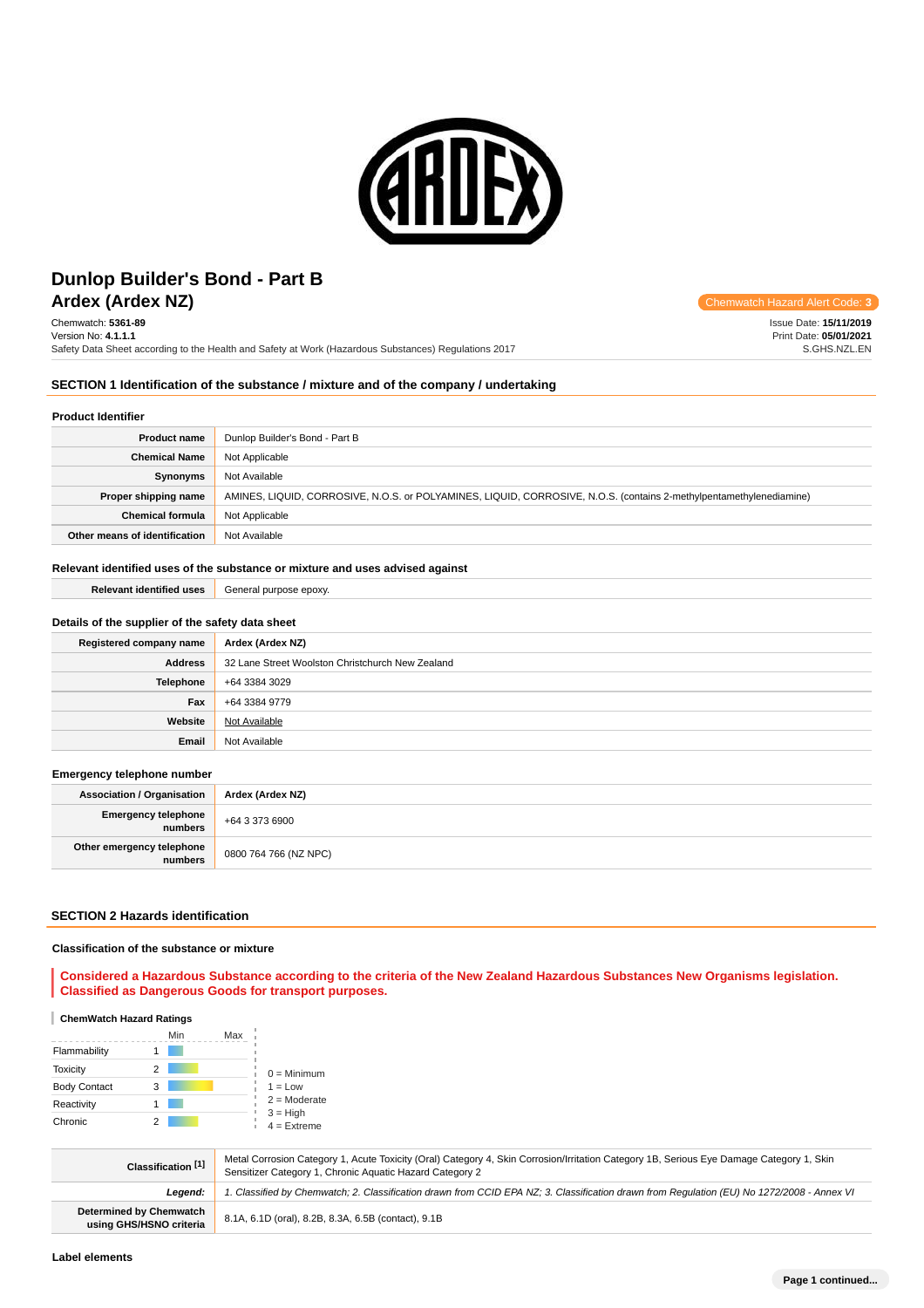

**Signal word Danger**

### **Hazard statement(s)**

| H <sub>290</sub> | May be corrosive to metals.                      |
|------------------|--------------------------------------------------|
| H302             | Harmful if swallowed.                            |
| H314             | Causes severe skin burns and eye damage.         |
| H317             | May cause an allergic skin reaction.             |
| H411             | Toxic to aquatic life with long lasting effects. |

### **Precautionary statement(s) Prevention**

| <b>P260</b> | Do not breathe mist/vapours/spray.                                         |
|-------------|----------------------------------------------------------------------------|
| P280        | Wear protective gloves/protective clothing/eye protection/face protection. |
| P234        | Keep only in original packaging.                                           |
| <b>P270</b> | Do not eat, drink or smoke when using this product.                        |

### **Precautionary statement(s) Response**

| P301+P330+P331 | IF SWALLOWED: Rinse mouth. Do NOT induce vomiting.                                                                               |
|----------------|----------------------------------------------------------------------------------------------------------------------------------|
| P303+P361+P353 | IF ON SKIN (or hair): Take off immediately all contaminated clothing. Rinse skin with water [or shower].                         |
| P305+P351+P338 | IF IN EYES: Rinse cautiously with water for several minutes. Remove contact lenses, if present and easy to do. Continue rinsing. |
| <b>P310</b>    | Immediately call a POISON CENTER/doctor/physician/first aider.                                                                   |

# **Precautionary statement(s) Storage**

**P405** Store locked up.

### **Precautionary statement(s) Disposal**

**P501** Dispose of contents/container to authorised hazardous or special waste collection point in accordance with any local regulation.

### **SECTION 3 Composition / information on ingredients**

### **Substances**

See section below for composition of Mixtures

### **Mixtures**

| <b>CAS No</b> | %[weight] | Name                                    |
|---------------|-----------|-----------------------------------------|
| Not Available | 15.1-55   | ingredients, proprietary                |
| 1317-65-3     | $10 - 40$ | limestone                               |
| 15520-10-2    | $5 - 20$  | 2-methylpentamethylenediamine           |
| $90 - 72 - 2$ | $0.1 - 5$ | 2.4.6-tris[(dimethylamino)methyl]phenol |
| 1317-61-9     | $0 - 3$   | C.I. Pigment Black 11                   |

### **SECTION 4 First aid measures**

### **Description of first aid measures**

| <b>Eye Contact</b>  | If this product comes in contact with the eyes:<br>Immediately hold eyelids apart and flush the eye continuously with running water.<br>Ensure complete irrigation of the eye by keeping eyelids apart and away from eye and moving the eyelids by occasionally lifting the upper<br>and lower lids.<br>▶ Continue flushing until advised to stop by the Poisons Information Centre or a doctor, or for at least 15 minutes.<br>Transport to hospital or doctor without delay.<br>Removal of contact lenses after an eye injury should only be undertaken by skilled personnel. |
|---------------------|---------------------------------------------------------------------------------------------------------------------------------------------------------------------------------------------------------------------------------------------------------------------------------------------------------------------------------------------------------------------------------------------------------------------------------------------------------------------------------------------------------------------------------------------------------------------------------|
| <b>Skin Contact</b> | If skin or hair contact occurs:<br>Immediately flush body and clothes with large amounts of water, using safety shower if available.<br>▶ Quickly remove all contaminated clothing, including footwear.<br>▶ Wash skin and hair with running water. Continue flushing with water until advised to stop by the Poisons Information Centre.<br>Transport to hospital, or doctor.                                                                                                                                                                                                  |
| <b>Inhalation</b>   | If fumes or combustion products are inhaled remove from contaminated area.<br>Lay patient down. Keep warm and rested.<br>Prostheses such as false teeth, which may block airway, should be removed, where possible, prior to initiating first aid procedures.<br>Apply artificial respiration if not breathing, preferably with a demand valve resuscitator, bag-valve mask device, or pocket mask as trained.<br>Perform CPR if necessary.<br>Transport to hospital, or doctor, without delay.<br>Inhalation of vapours or aerosols (mists, fumes) may cause lung oedema.      |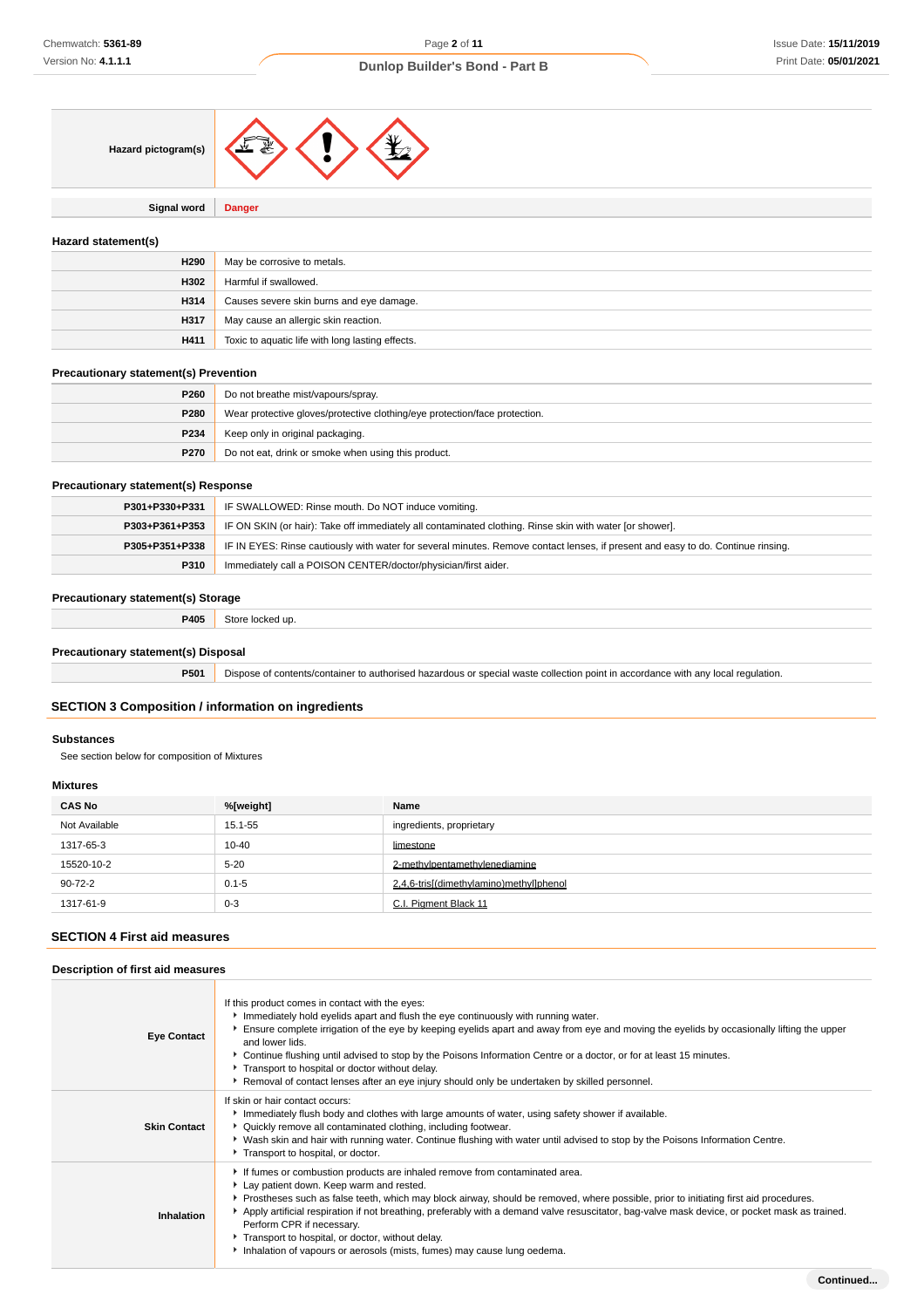|           | • Corrosive substances may cause lung damage (e.g. lung oedema, fluid in the lungs).<br>As this reaction may be delayed up to 24 hours after exposure, affected individuals need complete rest (preferably in semi-recumbent<br>posture) and must be kept under medical observation even if no symptoms are (yet) manifested.<br>Before any such manifestation, the administration of a spray containing a dexamethasone derivative or beclomethasone derivative may be<br>considered.<br>This must definitely be left to a doctor or person authorised by him/her.<br>(ICSC13719)                                                                       |
|-----------|----------------------------------------------------------------------------------------------------------------------------------------------------------------------------------------------------------------------------------------------------------------------------------------------------------------------------------------------------------------------------------------------------------------------------------------------------------------------------------------------------------------------------------------------------------------------------------------------------------------------------------------------------------|
| Ingestion | For advice, contact a Poisons Information Centre or a doctor at once.<br>• Urgent hospital treatment is likely to be needed.<br>If swallowed do <b>NOT</b> induce vomiting.<br>If vomiting occurs, lean patient forward or place on left side (head-down position, if possible) to maintain open airway and prevent aspiration.<br>• Observe the patient carefully.<br>Never give liquid to a person showing signs of being sleepy or with reduced awareness; i.e. becoming unconscious.<br>• Give water to rinse out mouth, then provide liquid slowly and as much as casualty can comfortably drink.<br>Transport to hospital or doctor without delay. |

#### **Indication of any immediate medical attention and special treatment needed**

Treat symptomatically.

- For acute or short-term repeated exposures to highly alkaline materials:
- **Respiratory stress is uncommon but present occasionally because of soft tissue edema.**
- Unless endotracheal intubation can be accomplished under direct vision, cricothyroidotomy or tracheotomy may be necessary.
- Oxygen is given as indicated.
- $\blacktriangleright$  The presence of shock suggests perforation and mandates an intravenous line and fluid administration.
- **P** Damage due to alkaline corrosives occurs by liquefaction necrosis whereby the saponification of fats and solubilisation of proteins allow deep penetration into the tissue. Alkalis continue to cause damage after exposure.

INGESTION:

### Milk and water are the preferred diluents

No more than 2 glasses of water should be given to an adult.

Neutralising agents should never be given since exothermic heat reaction may compound injury.

\* Catharsis and emesis are absolutely contra-indicated.

\* Activated charcoal does not absorb alkali.

\* Gastric lavage should not be used.

- Supportive care involves the following:
- Withhold oral feedings initially.
- If endoscopy confirms transmucosal injury start steroids only within the first 48 hours.
- Carefully evaluate the amount of tissue necrosis before assessing the need for surgical intervention.
- Patients should be instructed to seek medical attention whenever they develop difficulty in swallowing (dysphagia).
- SKIN AND EYE:

**Injury should be irrigated for 20-30 minutes.** 

Eye injuries require saline. [Ellenhorn & Barceloux: Medical Toxicology]

#### **SECTION 5 Firefighting measures**

#### **Extinguishing media**

- Alcohol stable foam.
- Dry chemical powder.
- ▶ BCF (where regulations permit).
- ▶ Carbon dioxide.
- **Do not** use water jets.

#### **Special hazards arising from the substrate or mixture**

**Fire Incompatibility Avoid contamination with oxidising agents i.e. nitrates, oxidising acids, chlorine bleaches, pool chlorine etc. as ignition may result** 

#### **Advice for firefighters**

| <b>Fire Fighting</b>         | Alert Fire Brigade and tell them location and nature of hazard.<br>▶ Wear full body protective clothing with breathing apparatus.<br>Prevent, by any means available, spillage from entering drains or water course.<br>Use fire fighting procedures suitable for surrounding area.                                                                                                                                            |  |
|------------------------------|--------------------------------------------------------------------------------------------------------------------------------------------------------------------------------------------------------------------------------------------------------------------------------------------------------------------------------------------------------------------------------------------------------------------------------|--|
| <b>Fire/Explosion Hazard</b> | Combustible.<br>Slight fire hazard when exposed to heat or flame.<br>► Heating may cause expansion or decomposition leading to violent rupture of containers.<br>• On combustion, may emit toxic fumes of carbon monoxide (CO).<br>Combustion products include:<br>carbon dioxide (CO2)<br>nitrogen oxides (NOx)<br>metal oxides<br>other pyrolysis products typical of burning organic material.<br>May emit corrosive fumes. |  |

### **SECTION 6 Accidental release measures**

**Personal precautions, protective equipment and emergency procedures**

**M** Clean up all spills immediately

See section 8

### **Environmental precautions**

See section 12

#### **Methods and material for containment and cleaning up**

| <b>Minor Spills</b> |  |
|---------------------|--|

Avoid breathing vapours/ aerosols/ or dusts and avoid contact with skin and eyes.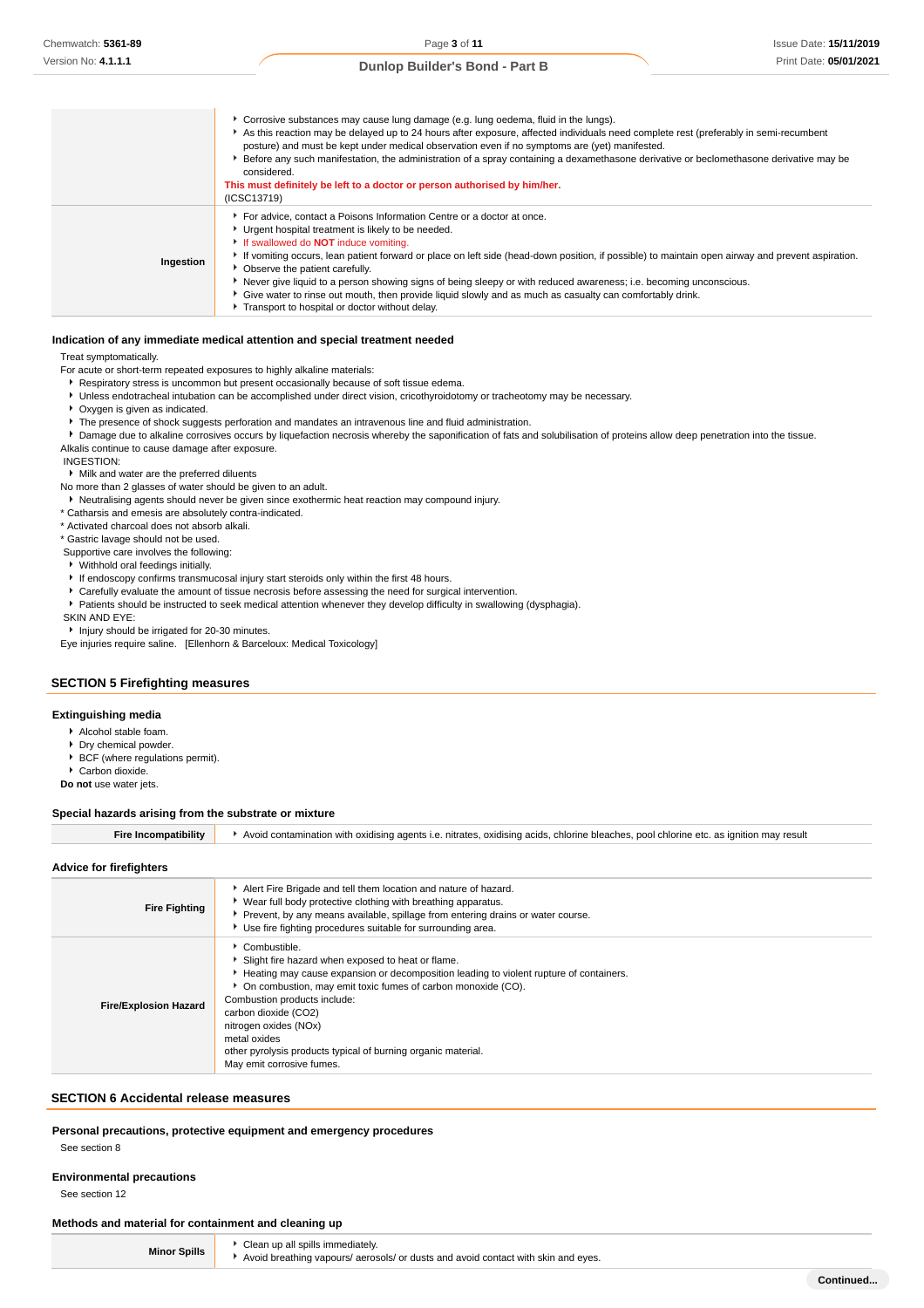|  | <b>Dunlop Builder's Bond - Part B</b> |  |  |
|--|---------------------------------------|--|--|
|--|---------------------------------------|--|--|

|                     | ► Control personal contact with the substance, by using protective equipment.<br>Contain and absorb spill with sand, earth, inert material or vermiculite.<br>▶ Drains for storage or use areas should have retention basins for pH adjustments and dilution of spills before discharge or disposal of<br>material.<br>▶ Check regularly for spills and leaks. |
|---------------------|----------------------------------------------------------------------------------------------------------------------------------------------------------------------------------------------------------------------------------------------------------------------------------------------------------------------------------------------------------------|
| <b>Major Spills</b> | Clear area of personnel and move upwind.<br>Alert Fire Brigade and tell them location and nature of hazard.<br>▶ Wear full body protective clothing with breathing apparatus.<br>▶ Prevent, by any means available, spillage from entering drains or water course.                                                                                             |

Personal Protective Equipment advice is contained in Section 8 of the SDS.

# **SECTION 7 Handling and storage**

| Precautions for safe handling |                                                                                                                                                                                                                                                                              |  |
|-------------------------------|------------------------------------------------------------------------------------------------------------------------------------------------------------------------------------------------------------------------------------------------------------------------------|--|
| Safe handling                 | Avoid all personal contact, including inhalation.<br>▶ Wear protective clothing when risk of exposure occurs.<br>▶ Use in a well-ventilated area.<br>• WARNING: To avoid violent reaction. ALWAYS add material to water and NEVER water to material.                         |  |
| Other information             | DO NOT store near acids, or oxidising agents<br>No smoking, naked lights, heat or ignition sources.<br>Store in original containers.<br>▶ Keep containers securely sealed.<br>▶ No smoking, naked lights or ignition sources.<br>Store in a cool, dry, well-ventilated area. |  |

# **Conditions for safe storage, including any incompatibilities**

| Suitable container      | For low viscosity materials<br>• Drums and jerricans must be of the non-removable head type.<br>▶ Where a can is to be used as an inner package, the can must have a screwed enclosure.<br>For materials with a viscosity of at least 2680 cSt. (23 deg. C) and solids (between 15 C deg. and 40 deg C.):<br>Removable head packaging;<br>▶ Cans with friction closures and<br>• low pressure tubes and cartridges<br>may be used.              |
|-------------------------|-------------------------------------------------------------------------------------------------------------------------------------------------------------------------------------------------------------------------------------------------------------------------------------------------------------------------------------------------------------------------------------------------------------------------------------------------|
| Storage incompatibility | Avoid contact with copper, aluminium and their alloys.<br>Avoid reaction with oxidising agents<br>Avoid cross contamination between the two liquid parts of product (kit).<br>If two part products are mixed or allowed to mix in proportions other than manufacturer's recommendation, polymerisation with gelation and<br>evolution of heat (exotherm) may occur.<br>This excess heat may generate toxic vapour<br>Avoid strong acids, bases. |

# **SECTION 8 Exposure controls / personal protection**

### **Control parameters**

# **Occupational Exposure Limits (OEL)**

# **INGREDIENT DATA**

| Source                                            | Ingredient | <b>Material name</b>          | <b>TWA</b>        | <b>STEL</b>   | Peak          | <b>Notes</b>  |
|---------------------------------------------------|------------|-------------------------------|-------------------|---------------|---------------|---------------|
| New Zealand Workplace<br>Exposure Standards (WES) | limestone  | Limestone (Calcium carbonate) | $10 \text{ mg/m}$ | Not Available | Not Available | Not Available |
| New Zealand Workplace<br>Exposure Standards (WES) | limestone  | Marble (Calcium carbonate)    | $10 \text{ mg/m}$ | Not Available | Not Available | Not Available |
| New Zealand Workplace<br>Exposure Standards (WES) | limestone  | Calcium carbonate             | $10 \text{ mg/m}$ | Not Available | Not Available | Not Available |

# **Emergency Limits**

| Ingredient                                    | <b>Material name</b>                      | TEEL-1                        | TEEL-2                                  | TEEL-3      |
|-----------------------------------------------|-------------------------------------------|-------------------------------|-----------------------------------------|-------------|
| limestone                                     | Carbonic acid, calcium salt               | 45 mg/m3                      | $210 \text{ mg/m}$                      | 1,300 mg/m3 |
| $2,4,6-$<br>tris[(dimethylamino)methyl]phenol | Tris(dimethylaminomethyl)phenol, 2,4,6-   | $6.5 \text{ mg/m}$ 3          | 72 mg/m3                                | 430 mg/m3   |
| C.I. Pigment Black 11                         | Iron(II,III) oxide; (Ferrosoferric oxide) | $21 \text{ mg/m}$             | 230 mg/m3                               | 1,400 mg/m3 |
| Ingredient                                    | <b>Original IDLH</b>                      | <b>Revised IDLH</b>           |                                         |             |
| limestone                                     | Not Available                             | Not Available                 |                                         |             |
| 2-methylpentamethylenediamine                 | Not Available                             | Not Available                 |                                         |             |
| $2,4,6-$<br>tris[(dimethylamino)methyl]phenol | Not Available                             | Not Available                 |                                         |             |
| C.I. Pigment Black 11                         | Not Available                             | Not Available                 |                                         |             |
| <b>Occupational Exposure Banding</b>          |                                           |                               |                                         |             |
| Ingredient                                    | <b>Occupational Exposure Band Rating</b>  |                               | <b>Occupational Exposure Band Limit</b> |             |
| C.I. Pigment Black 11                         | Е                                         | $\leq$ 0.01 mg/m <sup>3</sup> |                                         |             |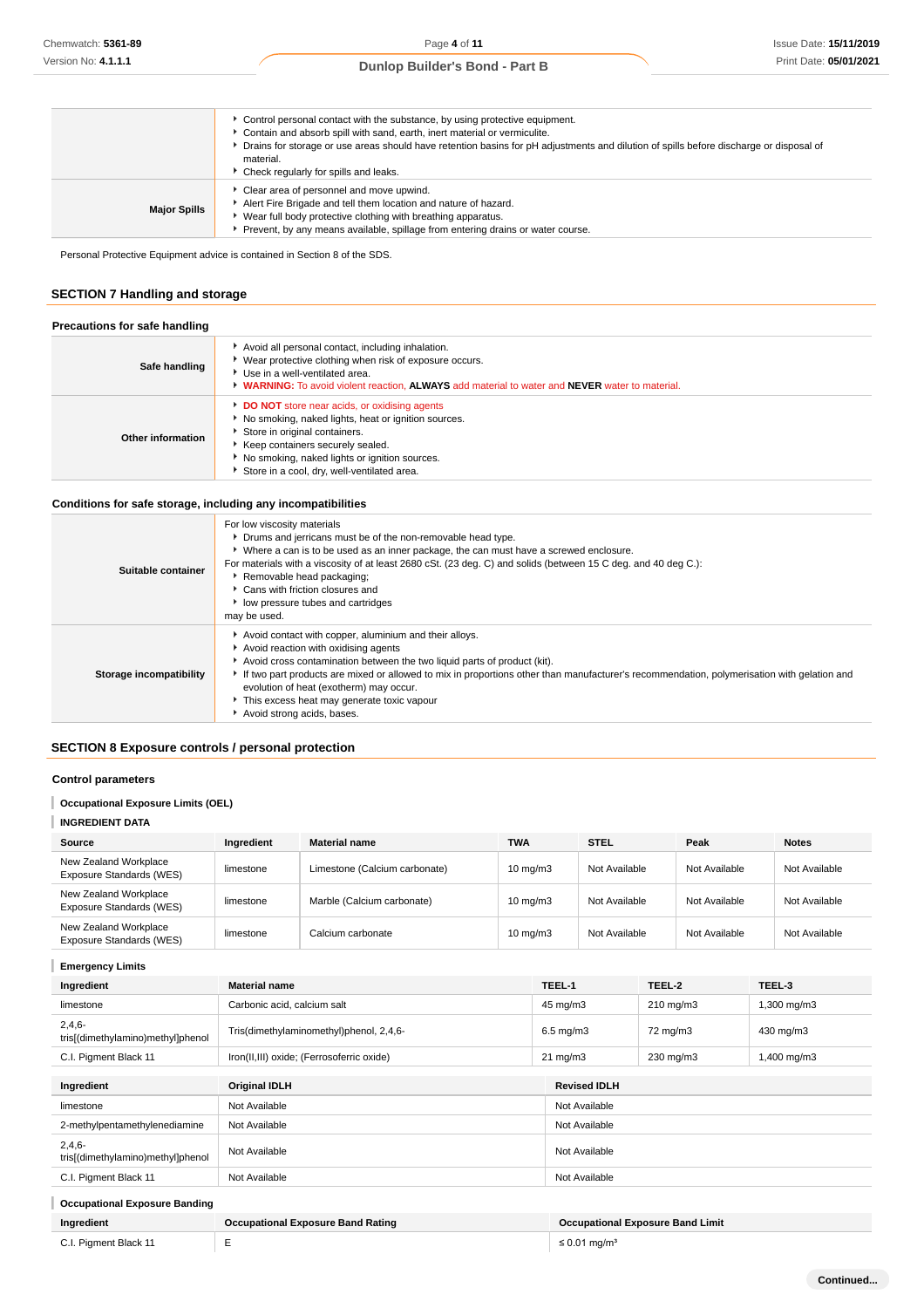| Ingredient                          | <b>Occupational Exposure Band Rating</b>                                                                                                                                                                                                                                                                                                                                                                                                                                                                                                                                                                                                                                                          | <b>Occupational Exposure Band Limit</b> |
|-------------------------------------|---------------------------------------------------------------------------------------------------------------------------------------------------------------------------------------------------------------------------------------------------------------------------------------------------------------------------------------------------------------------------------------------------------------------------------------------------------------------------------------------------------------------------------------------------------------------------------------------------------------------------------------------------------------------------------------------------|-----------------------------------------|
| Notes:                              | Occupational exposure banding is a process of assigning chemicals into specific categories or bands based on a chemical's potency and the<br>adverse health outcomes associated with exposure. The output of this process is an occupational exposure band (OEB), which corresponds to a<br>range of exposure concentrations that are expected to protect worker health.                                                                                                                                                                                                                                                                                                                          |                                         |
| <b>Exposure controls</b>            |                                                                                                                                                                                                                                                                                                                                                                                                                                                                                                                                                                                                                                                                                                   |                                         |
| Appropriate engineering<br>controls | Engineering controls are used to remove a hazard or place a barrier between the worker and the hazard. Well-designed engineering controls can<br>be highly effective in protecting workers and will typically be independent of worker interactions to provide this high level of protection.<br>The basic types of engineering controls are:<br>Process controls which involve changing the way a job activity or process is done to reduce the risk.<br>Enclosure and/or isolation of emission source which keeps a selected hazard "physically" away from the worker and ventilation that strategically<br>"adds" and "removes" air in the work environment.                                   |                                         |
| <b>Personal protection</b>          |                                                                                                                                                                                                                                                                                                                                                                                                                                                                                                                                                                                                                                                                                                   |                                         |
| Eye and face protection             | Safety glasses with unperforated side shields may be used where continuous eye protection is desirable, as in laboratories; spectacles are<br>not sufficient where complete eye protection is needed such as when handling bulk-quantities, where there is a danger of splashing, or if the<br>material may be under pressure.<br>> Chemical goggles whenever there is a danger of the material coming in contact with the eyes; goggles must be properly fitted.<br>Full face shield (20 cm, 8 in minimum) may be required for supplementary but never for primary protection of eyes; these afford face<br>protection.<br>Alternatively a gas mask may replace splash goggles and face shields. |                                         |
| <b>Skin protection</b>              | See Hand protection below                                                                                                                                                                                                                                                                                                                                                                                                                                                                                                                                                                                                                                                                         |                                         |
| Hands/feet protection               | Elbow length PVC gloves<br><b>NOTE:</b><br>The material may produce skin sensitisation in predisposed individuals. Care must be taken, when removing gloves and other protective<br>equipment, to avoid all possible skin contact.<br>Contaminated leather items, such as shoes, belts and watch-bands should be removed and destroyed.                                                                                                                                                                                                                                                                                                                                                           |                                         |
| <b>Body protection</b>              | See Other protection below                                                                                                                                                                                                                                                                                                                                                                                                                                                                                                                                                                                                                                                                        |                                         |
| Other protection                    | • Overalls.<br>PVC Apron.<br>PVC protective suit may be required if exposure severe.<br>Eyewash unit.                                                                                                                                                                                                                                                                                                                                                                                                                                                                                                                                                                                             |                                         |

### **Respiratory protection**

Type AK-P Filter of sufficient capacity. (AS/NZS 1716 & 1715, EN 143:2000 & 149:2001, ANSI Z88 or national equivalent)

Where the concentration of gas/particulates in the breathing zone, approaches or exceeds the "Exposure Standard" (or ES), respiratory protection is required. Degree of protection varies with both face-piece and Class of filter; the nature of protection varies with Type of filter.

| <b>Required Minimum Protection Factor</b> | <b>Half-Face Respirator</b> | <b>Full-Face Respirator</b> | <b>Powered Air Respirator</b> |
|-------------------------------------------|-----------------------------|-----------------------------|-------------------------------|
| up to $10 \times ES$                      | AK-AUS P2                   |                             | AK-PAPR-AUS / Class 1 P2      |
| up to $50 \times ES$                      |                             | AK-AUS / Class 1 P2         |                               |
| up to $100 \times ES$                     |                             | AK-2 P2                     | AK-PAPR-2 P2 ^                |

^ - Full-face

A(All classes) = Organic vapours, B AUS or B1 = Acid gasses, B2 = Acid gas or hydrogen cyanide(HCN), B3 = Acid gas or hydrogen cyanide(HCN), E = Sulfur dioxide(SO2), G = Agricultural chemicals, K = Ammonia(NH3), Hg = Mercury, NO = Oxides of nitrogen, MB = Methyl bromide, AX = Low boiling point organic compounds(below 65 degC)

Cartridge respirators should never be used for emergency ingress or in areas of unknown vapour concentrations or oxygen content.

The wearer must be warned to leave the contaminated area immediately on detecting any odours through the respirator. The odour may indicate that the mask is not functioning properly, that the vapour concentration is too high, or that the mask is not properly fitted. Because of these limitations, only restricted use of cartridge respirators is considered appropriate.

Cartridge performance is affected by humidity. Cartridges should be changed after 2 hr of continuous use unless it is determined that the humidity is less than 75%, in which case, cartridges can be used for 4 hr. Used cartridges should be discarded daily, regardless of the length of time used

# **SECTION 9 Physical and chemical properties**

### **Information on basic physical and chemical properties**

| Appearance                                               | Grey viscous alkaline liquid; does not mix with water. |                                                   |                |
|----------------------------------------------------------|--------------------------------------------------------|---------------------------------------------------|----------------|
|                                                          |                                                        |                                                   |                |
| <b>Physical state</b>                                    | Free-flowing Paste                                     | Relative density (Water = 1)                      | Not Available  |
| Odour                                                    | Not Available                                          | <b>Partition coefficient n-octanol</b><br>/ water | Not Available  |
| Odour threshold                                          | Not Available                                          | Auto-ignition temperature (°C)                    | Not Available  |
| pH (as supplied)                                         | Not Applicable                                         | <b>Decomposition temperature</b>                  | Not Available  |
| Melting point / freezing point<br>$(^{\circ}C)$          | Not Available                                          | Viscosity (cSt)                                   | Not Available  |
| Initial boiling point and boiling<br>range $(^{\circ}C)$ | Not Available                                          | Molecular weight (g/mol)                          | Not Applicable |
| Flash point (°C)                                         | Not Available                                          | <b>Taste</b>                                      | Not Available  |
| <b>Evaporation rate</b>                                  | Not Available                                          | <b>Explosive properties</b>                       | Not Available  |
| Flammability                                             | Not Available                                          | <b>Oxidising properties</b>                       | Not Available  |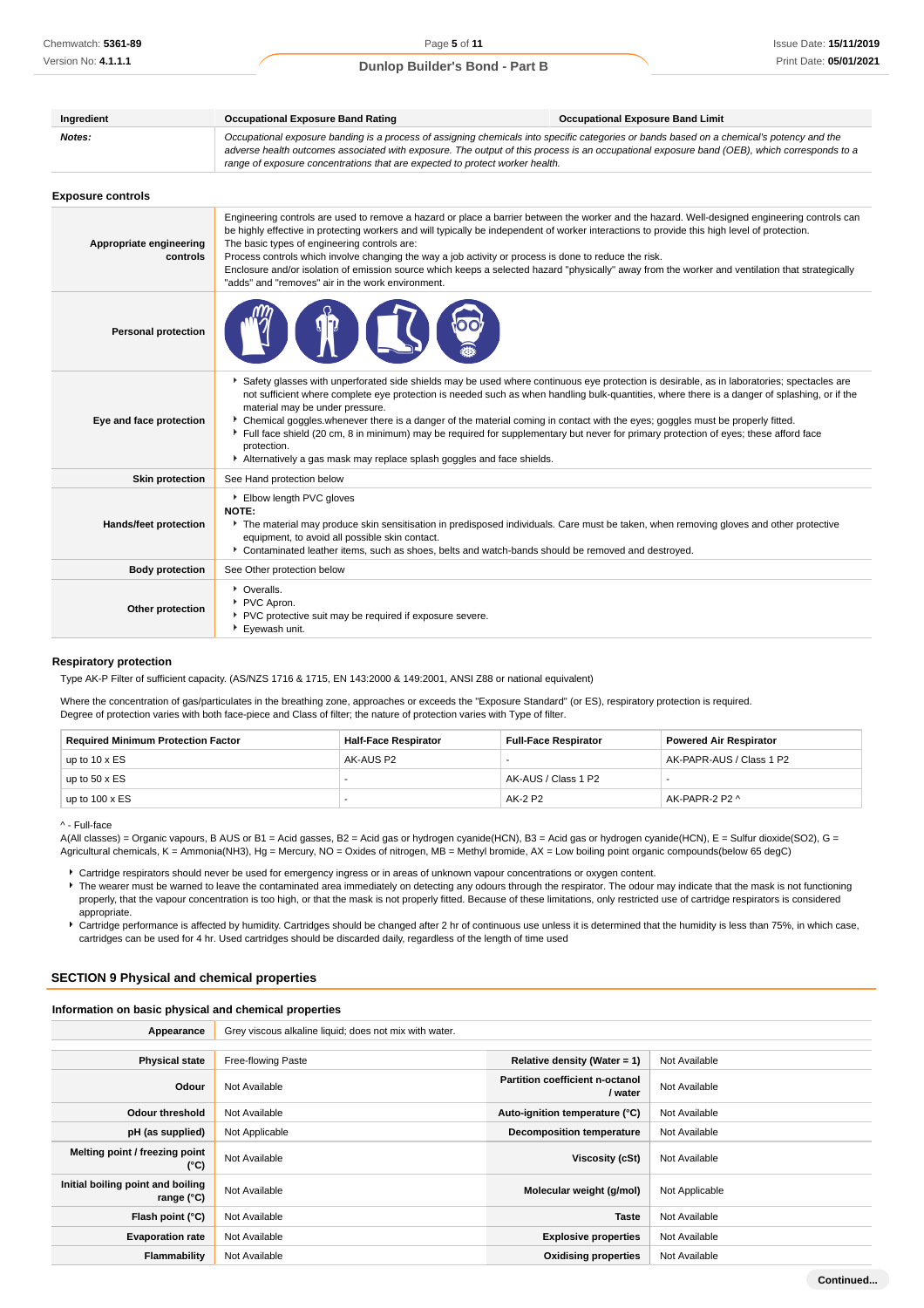| Upper Explosive Limit (%)  | Not Available | Surface Tension (dyn/cm or<br>mN/m | Not Available  |
|----------------------------|---------------|------------------------------------|----------------|
| Lower Explosive Limit (%)  | Not Available | <b>Volatile Component (%vol)</b>   | Not Available  |
| Vapour pressure (kPa)      | Not Available | Gas group                          | Not Available  |
| Solubility in water        | Immiscible    | pH as a solution (1%)              | Not Applicable |
| Vapour density $(Air = 1)$ | Not Available | VOC g/L                            | 47             |

# **SECTION 10 Stability and reactivity**

| Reactivity                                 | See section 7                                                                                                                        |
|--------------------------------------------|--------------------------------------------------------------------------------------------------------------------------------------|
| <b>Chemical stability</b>                  | • Unstable in the presence of incompatible materials.<br>▶ Product is considered stable.<br>Hazardous polymerisation will not occur. |
| Possibility of hazardous<br>reactions      | See section 7                                                                                                                        |
| <b>Conditions to avoid</b>                 | See section 7                                                                                                                        |
| Incompatible materials                     | See section 7                                                                                                                        |
| <b>Hazardous decomposition</b><br>products | See section 5                                                                                                                        |

# **SECTION 11 Toxicological information**

### **Information on toxicological effects**

| <b>Inhaled</b>      | The material can cause respiratory irritation in some persons. The body's response to such irritation can cause further lung damage.<br>Inhaling corrosive bases may irritate the respiratory tract. Symptoms include cough, choking, pain and damage to the mucous membrane.<br>Inhalation of vapours may cause drowsiness and dizziness. This may be accompanied by sleepiness, reduced alertness, loss of reflexes, lack of<br>co-ordination, and vertigo.<br>Inhalation of vapours or aerosols (mists, fumes), generated by the material during the course of normal handling, may be damaging to the health<br>of the individual.                                                                                                                                                                                                                      |
|---------------------|-------------------------------------------------------------------------------------------------------------------------------------------------------------------------------------------------------------------------------------------------------------------------------------------------------------------------------------------------------------------------------------------------------------------------------------------------------------------------------------------------------------------------------------------------------------------------------------------------------------------------------------------------------------------------------------------------------------------------------------------------------------------------------------------------------------------------------------------------------------|
| Ingestion           | The material can produce chemical burns within the oral cavity and gastrointestinal tract following ingestion.<br>Accidental ingestion of the material may be harmful; animal experiments indicate that ingestion of less than 150 gram may be fatal or may<br>produce serious damage to the health of the individual.                                                                                                                                                                                                                                                                                                                                                                                                                                                                                                                                      |
| <b>Skin Contact</b> | The material can produce chemical burns following direct contact with the skin.<br>Open cuts, abraded or irritated skin should not be exposed to this material<br>Entry into the blood-stream, through, for example, cuts, abrasions or lesions, may produce systemic injury with harmful effects. Examine the skin<br>prior to the use of the material and ensure that any external damage is suitably protected.                                                                                                                                                                                                                                                                                                                                                                                                                                          |
| Eye                 | The material can produce chemical burns to the eye following direct contact. Vapours or mists may be extremely irritating.<br>If applied to the eyes, this material causes severe eye damage.                                                                                                                                                                                                                                                                                                                                                                                                                                                                                                                                                                                                                                                               |
| <b>Chronic</b>      | Repeated or prolonged exposure to corrosives may result in the erosion of teeth, inflammatory and ulcerative changes in the mouth and necrosis<br>(rarely) of the jaw. Bronchial irritation, with cough, and frequent attacks of bronchial pneumonia may ensue.<br>Long-term exposure to respiratory irritants may result in airways disease, involving difficulty breathing and related whole-body problems.<br>Skin contact with the material is more likely to cause a sensitisation reaction in some persons compared to the general population.<br>There is some evidence that inhaling this product is more likely to cause a sensitisation reaction in some persons compared to the general<br>population.<br>Substance accumulation, in the human body, may occur and may cause some concern following repeated or long-term occupational exposure. |

|                                   | <b>TOXICITY</b>                                  | <b>IRRITATION</b>                                     |
|-----------------------------------|--------------------------------------------------|-------------------------------------------------------|
| Dunlop Builder's Bond - Part B    | Not Available                                    | Not Available                                         |
|                                   | <b>TOXICITY</b>                                  | <b>IRRITATION</b>                                     |
|                                   | Oral(Rat) LD50 6450 mg/kg <sup>[2]</sup>         | Eye: no adverse effect observed (not irritating)[1]   |
| limestone                         |                                                  | Skin (rabbit): 500 mg/24h-moderate                    |
|                                   |                                                  | Skin: no adverse effect observed (not irritating)[1]  |
|                                   | <b>TOXICITY</b>                                  | <b>IRRITATION</b>                                     |
| 2-methylpentamethylenediamine     | Inhalation(Rat) LC50 0.725 mg/l/1H[2]            | Eye: adverse effect observed (irritating)[1]          |
|                                   | Oral(Rat) LD50 1690 mg/kg <sup>[2]</sup>         | Skin: adverse effect observed (corrosive)[1]          |
|                                   | <b>TOXICITY</b>                                  | <b>IRRITATION</b>                                     |
|                                   |                                                  |                                                       |
|                                   | 1378-1968 mg/kg <sup>[2]</sup>                   | Eye (rabbit): 0.05 mg/24h - SEVERE                    |
| $2,4,6-$                          | 1916-2455 mg/kg <sup>[2]</sup>                   | Eye: adverse effect observed (irreversible damage)[1] |
| tris[(dimethylamino)methyl]phenol | Inhalation(Rat) LC50 > 0.125 mg/l/1hr. $]^{[2]}$ | Skin (rabbit): 2 mg/24h - SEVERE                      |
|                                   | Oral(Rat) LD50 1200 mg/kg <sup>[2]</sup>         | Skin: adverse effect observed (corrosive)[1]          |
|                                   | <b>TOXICITY</b>                                  | <b>IRRITATION</b>                                     |
| C.I. Pigment Black 11             | $>50$ mg/kg <sup>[2]</sup>                       | Not Available                                         |

**Legend:** 1. Value obtained from Europe ECHA Registered Substances - Acute toxicity 2.\* Value obtained from manufacturer's SDS. Unless otherwise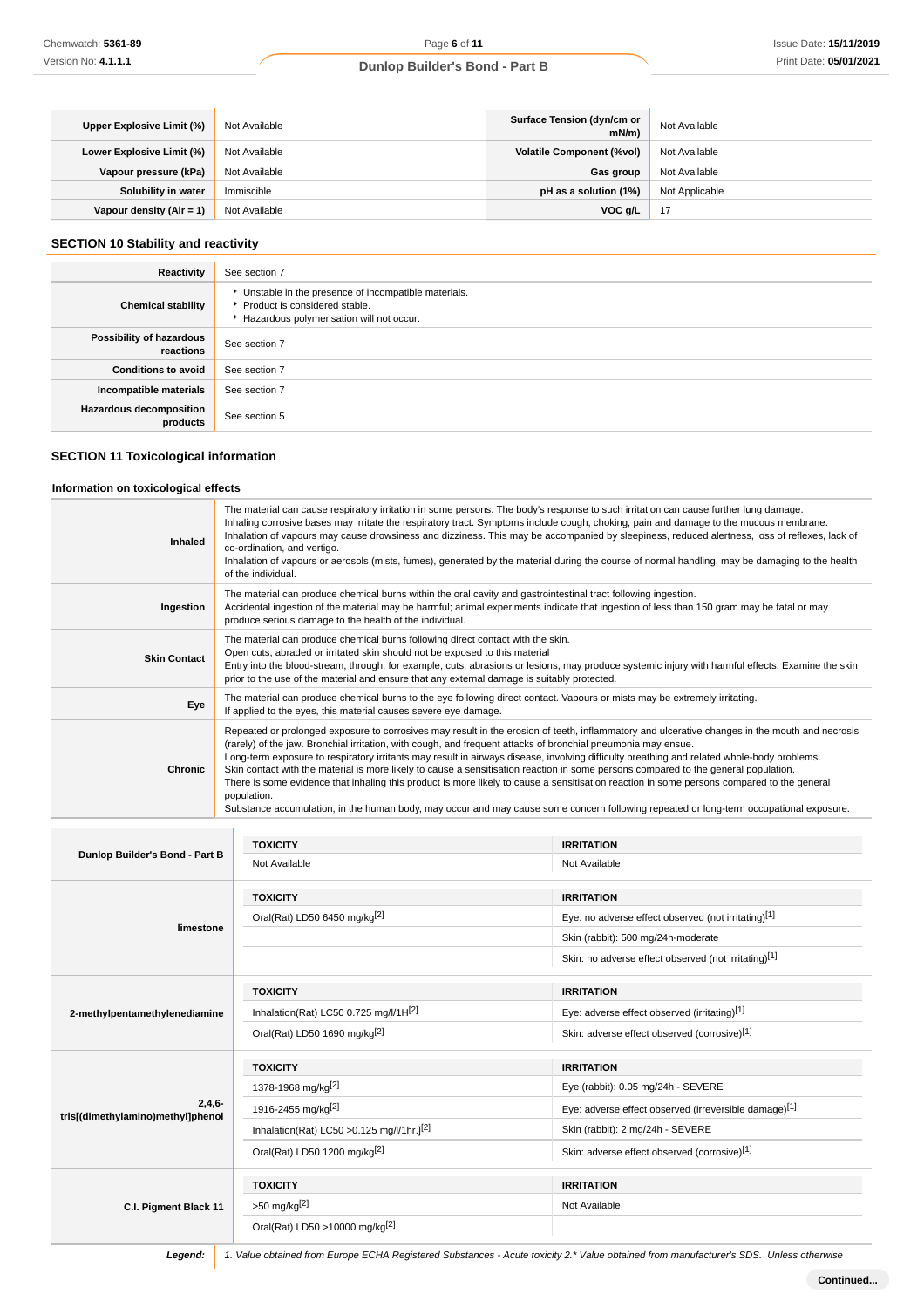|                                                                                                                                                                                                                                                                                                                                                                                                                                                                                                                                                                                                                                                                                                                                                                                                                                                                                                                                                                                                                                                                                                                                                                                                                                                                       |                        | specified data extracted from RTECS - Register of Toxic Effect of chemical Substances                                                                                                                                                                                                                                                                                                                                                                                                                                                                                                                                                                                                                                                                                                        |                                 |                                                                                                                                                                                                                                                                                                                                                                                                               |
|-----------------------------------------------------------------------------------------------------------------------------------------------------------------------------------------------------------------------------------------------------------------------------------------------------------------------------------------------------------------------------------------------------------------------------------------------------------------------------------------------------------------------------------------------------------------------------------------------------------------------------------------------------------------------------------------------------------------------------------------------------------------------------------------------------------------------------------------------------------------------------------------------------------------------------------------------------------------------------------------------------------------------------------------------------------------------------------------------------------------------------------------------------------------------------------------------------------------------------------------------------------------------|------------------------|----------------------------------------------------------------------------------------------------------------------------------------------------------------------------------------------------------------------------------------------------------------------------------------------------------------------------------------------------------------------------------------------------------------------------------------------------------------------------------------------------------------------------------------------------------------------------------------------------------------------------------------------------------------------------------------------------------------------------------------------------------------------------------------------|---------------------------------|---------------------------------------------------------------------------------------------------------------------------------------------------------------------------------------------------------------------------------------------------------------------------------------------------------------------------------------------------------------------------------------------------------------|
|                                                                                                                                                                                                                                                                                                                                                                                                                                                                                                                                                                                                                                                                                                                                                                                                                                                                                                                                                                                                                                                                                                                                                                                                                                                                       |                        |                                                                                                                                                                                                                                                                                                                                                                                                                                                                                                                                                                                                                                                                                                                                                                                              |                                 |                                                                                                                                                                                                                                                                                                                                                                                                               |
|                                                                                                                                                                                                                                                                                                                                                                                                                                                                                                                                                                                                                                                                                                                                                                                                                                                                                                                                                                                                                                                                                                                                                                                                                                                                       | <b>LIMESTONE</b>       | Eye (rabbit) 0.75: mg/24h - No evidence of carcinogenic properties. No evidence of mutagenic or teratogenic effects.                                                                                                                                                                                                                                                                                                                                                                                                                                                                                                                                                                                                                                                                         |                                 |                                                                                                                                                                                                                                                                                                                                                                                                               |
| 2-METHYLPENTAMETHYLENEDIAMINE                                                                                                                                                                                                                                                                                                                                                                                                                                                                                                                                                                                                                                                                                                                                                                                                                                                                                                                                                                                                                                                                                                                                                                                                                                         |                        | Inhalation (None) LC50: 2900-4100 mg/m3/h * * Robust Summary for Amine Heads Category<br>conjunctivitis.<br>The material may produce respiratory tract irritation, and result in damage to the lung including reduced lung function.<br>accompanying tissue changes.                                                                                                                                                                                                                                                                                                                                                                                                                                                                                                                         |                                 | The material may produce moderate eye irritation leading to inflammation. Repeated or prolonged exposure to irritants may produce<br>"Amine heads" possess ammoniacal odour. They are toxic via the acute oral and inhalation routes. They are severe irritants or<br>corrosive to the skin and eye following direct application to the skin or eye. Repeated inhalation produces irritation of the nose with |
| TRIS[(DIMETHYLAMINO)METHYL]PHENOL                                                                                                                                                                                                                                                                                                                                                                                                                                                                                                                                                                                                                                                                                                                                                                                                                                                                                                                                                                                                                                                                                                                                                                                                                                     | $2,4,6-$               |                                                                                                                                                                                                                                                                                                                                                                                                                                                                                                                                                                                                                                                                                                                                                                                              |                                 | The material may cause severe skin irritation after prolonged or repeated exposure and may produce on contact skin redness,<br>swelling, the production of vesicles, scaling and thickening of the skin. Repeated exposures may produce severe ulceration.                                                                                                                                                    |
| <b>C.I. PIGMENT BLACK 11</b>                                                                                                                                                                                                                                                                                                                                                                                                                                                                                                                                                                                                                                                                                                                                                                                                                                                                                                                                                                                                                                                                                                                                                                                                                                          |                        | No data of toxicological significance identified in literature search.                                                                                                                                                                                                                                                                                                                                                                                                                                                                                                                                                                                                                                                                                                                       |                                 |                                                                                                                                                                                                                                                                                                                                                                                                               |
| <b>LIMESTONE &amp; 2,4,6-</b><br>TRIS[(DIMETHYLAMINO)METHYL]PHENOL                                                                                                                                                                                                                                                                                                                                                                                                                                                                                                                                                                                                                                                                                                                                                                                                                                                                                                                                                                                                                                                                                                                                                                                                    |                        | may produce conjunctivitis.                                                                                                                                                                                                                                                                                                                                                                                                                                                                                                                                                                                                                                                                                                                                                                  |                                 | The material may produce severe irritation to the eye causing pronounced inflammation. Repeated or prolonged exposure to irritants                                                                                                                                                                                                                                                                            |
| 2-METHYLPENTAMETHYLENEDIAMINE                                                                                                                                                                                                                                                                                                                                                                                                                                                                                                                                                                                                                                                                                                                                                                                                                                                                                                                                                                                                                                                                                                                                                                                                                                         | <b>LIMESTONE &amp;</b> | The material may cause skin irritation after prolonged or repeated exposure and may produce on contact skin redness, swelling, the<br>production of vesicles, scaling and thickening of the skin.                                                                                                                                                                                                                                                                                                                                                                                                                                                                                                                                                                                            |                                 |                                                                                                                                                                                                                                                                                                                                                                                                               |
| 2-METHYLPENTAMETHYLENEDIAMINE &<br>TRIS[(DIMETHYLAMINO)METHYL]PHENOL<br>& C.I. PIGMENT BLACK 11                                                                                                                                                                                                                                                                                                                                                                                                                                                                                                                                                                                                                                                                                                                                                                                                                                                                                                                                                                                                                                                                                                                                                                       | $2,4,6-$               | Asthma-like symptoms may continue for months or even years after exposure to the material ends. This may be due to a<br>non-allergic condition known as reactive airways dysfunction syndrome (RADS) which can occur after exposure to high levels of<br>highly irritating compound. Main criteria for diagnosing RADS include the absence of previous airways disease in a non-atopic<br>individual, with sudden onset of persistent asthma-like symptoms within minutes to hours of a documented exposure to the irritant.<br>Other criteria for diagnosis of RADS include a reversible airflow pattern on lung function tests, moderate to severe bronchial<br>hyperreactivity on methacholine challenge testing, and the lack of minimal lymphocytic inflammation, without eosinophilia. |                                 |                                                                                                                                                                                                                                                                                                                                                                                                               |
| Overexposure to most of these materials may cause adverse health effects.<br>Many amine-based compounds can cause release of histamines, which, in turn, can trigger allergic and other physiological effects,<br>including constriction of the bronchi or asthma and inflammation of the cavity of the nose. Whole-body symptoms include headache,<br>nausea, faintness, anxiety, a decrease in blood pressure, rapid heartbeat, itching, reddening of the skin, urticaria (hives) and<br>2-METHYLPENTAMETHYLENEDIAMINE &<br>swelling of the face, which are usually transient.<br>$2.4.6 -$<br>There are generally four routes of possible or potential exposure: inhalation, skin contact, eye contact, and swallowing.<br>TRIS[(DIMETHYLAMINO)METHYL]PHENOL<br>Inhalation: Inhaling vapours may result in moderate to severe irritation of the tissues of the nose and throat and can irritate the<br>lungs. Higher concentrations of certain amines can produce severe respiratory irritation, characterized by discharge from the nose,<br>coughing, difficulty in breathing and chest pain. Chronic exposure via inhalation may cause headache, nausea, vomiting,<br>drowsiness, sore throat, inflammation of the bronchi and lungs, and possible lung damage. |                        |                                                                                                                                                                                                                                                                                                                                                                                                                                                                                                                                                                                                                                                                                                                                                                                              |                                 |                                                                                                                                                                                                                                                                                                                                                                                                               |
| TRIS[(DIMETHYLAMINO)METHYL]PHENOL<br>& C.I. PIGMENT BLACK 11                                                                                                                                                                                                                                                                                                                                                                                                                                                                                                                                                                                                                                                                                                                                                                                                                                                                                                                                                                                                                                                                                                                                                                                                          | $2,4,6-$               | No significant acute toxicological data identified in literature search.                                                                                                                                                                                                                                                                                                                                                                                                                                                                                                                                                                                                                                                                                                                     |                                 |                                                                                                                                                                                                                                                                                                                                                                                                               |
| <b>Acute Toxicity</b>                                                                                                                                                                                                                                                                                                                                                                                                                                                                                                                                                                                                                                                                                                                                                                                                                                                                                                                                                                                                                                                                                                                                                                                                                                                 | ✔                      |                                                                                                                                                                                                                                                                                                                                                                                                                                                                                                                                                                                                                                                                                                                                                                                              | Carcinogenicity                 | ×                                                                                                                                                                                                                                                                                                                                                                                                             |
| <b>Skin Irritation/Corrosion</b>                                                                                                                                                                                                                                                                                                                                                                                                                                                                                                                                                                                                                                                                                                                                                                                                                                                                                                                                                                                                                                                                                                                                                                                                                                      | ✔                      |                                                                                                                                                                                                                                                                                                                                                                                                                                                                                                                                                                                                                                                                                                                                                                                              | Reproductivity                  | ×                                                                                                                                                                                                                                                                                                                                                                                                             |
| <b>Serious Eye Damage/Irritation</b>                                                                                                                                                                                                                                                                                                                                                                                                                                                                                                                                                                                                                                                                                                                                                                                                                                                                                                                                                                                                                                                                                                                                                                                                                                  | ✔                      |                                                                                                                                                                                                                                                                                                                                                                                                                                                                                                                                                                                                                                                                                                                                                                                              | <b>STOT - Single Exposure</b>   | ×                                                                                                                                                                                                                                                                                                                                                                                                             |
| <b>Respiratory or Skin</b><br>sensitisation                                                                                                                                                                                                                                                                                                                                                                                                                                                                                                                                                                                                                                                                                                                                                                                                                                                                                                                                                                                                                                                                                                                                                                                                                           | ✔                      |                                                                                                                                                                                                                                                                                                                                                                                                                                                                                                                                                                                                                                                                                                                                                                                              | <b>STOT - Repeated Exposure</b> | ×                                                                                                                                                                                                                                                                                                                                                                                                             |
| <b>Mutagenicity</b>                                                                                                                                                                                                                                                                                                                                                                                                                                                                                                                                                                                                                                                                                                                                                                                                                                                                                                                                                                                                                                                                                                                                                                                                                                                   | ×                      |                                                                                                                                                                                                                                                                                                                                                                                                                                                                                                                                                                                                                                                                                                                                                                                              | <b>Aspiration Hazard</b>        | ×                                                                                                                                                                                                                                                                                                                                                                                                             |

# **SECTION 12 Ecological information**

| <b>Toxicity</b>                               |                  |                           |                               |                  |                         |
|-----------------------------------------------|------------------|---------------------------|-------------------------------|------------------|-------------------------|
| Dunlop Builder's Bond - Part B                | Endpoint         | <b>Test Duration (hr)</b> | <b>Species</b>                | Value            | <b>Source</b>           |
|                                               | Not<br>Available | Not Available             | Not Available                 | Not<br>Available | Not<br>Available        |
|                                               | Endpoint         | <b>Test Duration (hr)</b> | <b>Species</b>                | Value            | Source                  |
|                                               | <b>LC50</b>      | 96                        | Fish                          | >56000mg/L       | 4                       |
| limestone                                     | EC50             | 72                        | Algae or other aquatic plants | $>14$ mg/L       | $\overline{2}$          |
|                                               | EC10             | 72                        | Algae or other aquatic plants | $>14$ mg/L       | $\overline{\mathbf{c}}$ |
|                                               | <b>NOEL</b>      | 1332.0                    | Not Available                 | 1.0% w/w         | $\overline{4}$          |
|                                               | Endpoint         | <b>Test Duration (hr)</b> | <b>Species</b>                | Value            | Source                  |
|                                               | <b>LC50</b>      | 96                        | Fish                          | $>215$ mg/L      | 2                       |
| 2-methylpentamethylenediamine                 | <b>EC50</b>      | 48                        | Crustacea                     | 19.8mg/L         | $\overline{2}$          |
|                                               | <b>EC50</b>      | 72                        | Algae or other aquatic plants | $>100$ mg/L      | $\overline{2}$          |
|                                               | <b>NOEC</b>      | 72                        | Algae or other aquatic plants | $3.2$ mg/L       | $\overline{2}$          |
|                                               | Endpoint         | <b>Test Duration (hr)</b> | <b>Species</b>                | Value            | <b>Source</b>           |
| $2,4,6-$<br>tris[(dimethylamino)methyl]phenol | <b>LC50</b>      | 96                        | Fish                          | 175mg/L          | $\overline{2}$          |
|                                               | <b>EC50</b>      | 72                        | Algae or other aquatic plants | $2.8$ mg/L       | $\overline{2}$          |

Legend:  $\blacktriangleright$  - Data either not available or does not fill the criteria for classification

 $\blacktriangleright$  – Data available to make classification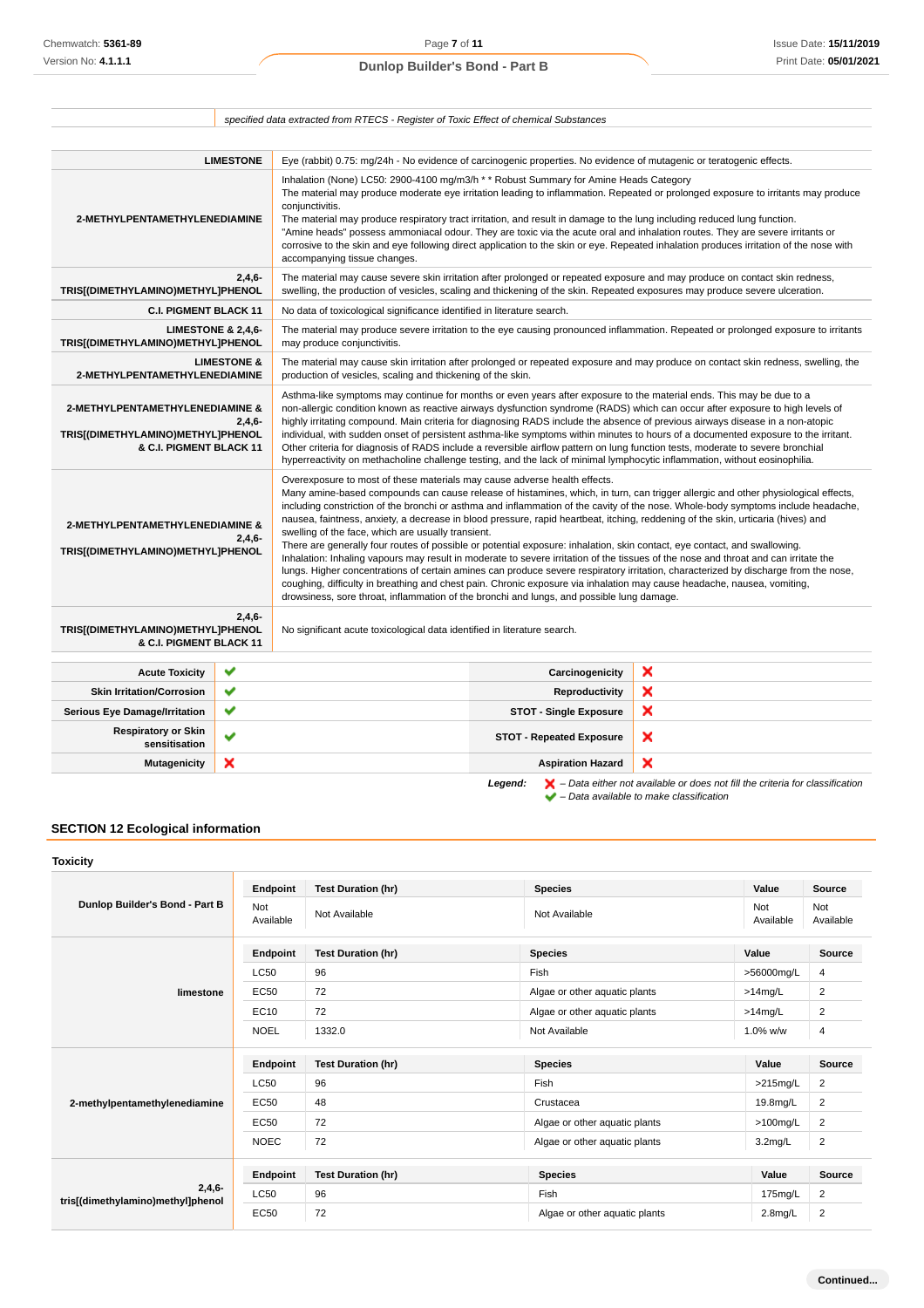**Continued...**

### **Dunlop Builder's Bond - Part B**

|                       | Endpoint    | <b>Test Duration (hr)</b>                                                                                                                                                                                                                                                                                                                                                                       | <b>Species</b>                | Value       | Source         |
|-----------------------|-------------|-------------------------------------------------------------------------------------------------------------------------------------------------------------------------------------------------------------------------------------------------------------------------------------------------------------------------------------------------------------------------------------------------|-------------------------------|-------------|----------------|
| C.I. Pigment Black 11 | <b>LC50</b> | 96                                                                                                                                                                                                                                                                                                                                                                                              | Fish                          | $0.05$ mg/L | $\overline{2}$ |
|                       | EC50        | 72                                                                                                                                                                                                                                                                                                                                                                                              | Algae or other aguatic plants | 18mg/L      | $\overline{2}$ |
|                       | <b>NOEC</b> | 504                                                                                                                                                                                                                                                                                                                                                                                             | Fish                          | $0.52$ mg/L | $\overline{2}$ |
| Legend:               |             | Extracted from 1. IUCLID Toxicity Data 2. Europe ECHA Registered Substances - Ecotoxicological Information - Aquatic Toxicity 3. EPIWIN Suite<br>V3.12 (QSAR) - Aquatic Toxicity Data (Estimated) 4. US EPA, Ecotox database - Aquatic Toxicity Data 5. ECETOC Aquatic Hazard Assessment<br>Data 6. NITE (Japan) - Bioconcentration Data 7. METI (Japan) - Bioconcentration Data 8. Vendor Data |                               |             |                |

#### **Persistence and degradability**

| Ingredient                                    | Persistence: Water/Soil | Persistence: Air |
|-----------------------------------------------|-------------------------|------------------|
| 2-methylpentamethylenediamine                 | LOW                     | LOW              |
| $2,4,6-$<br>tris[(dimethylamino)methyl]phenol | <b>HIGH</b>             | HIGH             |

#### **Bioaccumulative potential**

| Ingredient                                    | <b>Bioaccumulation</b>   |
|-----------------------------------------------|--------------------------|
| 2-methylpentamethylenediamine                 | LOW (LogKOW = $0.2725$ ) |
| $2,4,6-$<br>tris[(dimethylamino)methyl]phenol | LOW (LogKOW = $0.773$ )  |

### **Mobility in soil**

| Ingredient                                    | <b>Mobility</b>      |
|-----------------------------------------------|----------------------|
| 2-methylpentamethylenediamine                 | LOW (KOC = $251.2$ ) |
| $2,4,6-$<br>tris[(dimethylamino)methyl]phenol | $LOW (KOC = 15130)$  |

### **SECTION 13 Disposal considerations**

| Recycle wherever possible.                                                                                                                                                                                                                                                                                                                                                                                                                           | Waste treatment methods |                                                                                                                                               |
|------------------------------------------------------------------------------------------------------------------------------------------------------------------------------------------------------------------------------------------------------------------------------------------------------------------------------------------------------------------------------------------------------------------------------------------------------|-------------------------|-----------------------------------------------------------------------------------------------------------------------------------------------|
| disposal facility can be identified.<br>Freat and neutralise at an approved treatment plant. Treatment should involve: Mixing or slurrying in water; Neutralisation followed by: burial<br>Product / Packaging disposal<br>in a land-fill specifically licensed to accept chemical and / or pharmaceutical wastes or Incineration in a licensed apparatus (after admixture<br>with suitable combustible material)<br>Decontaminate empty containers. |                         | ▶ Consult manufacturer for recycling options or consult local or regional waste management authority for disposal if no suitable treatment or |

#### **Disposal Requirements**

# **SECTION 14 Transport information**

### **Labels Required**

| Chemwatch: 5361-89                                                                                                                                                                                         |                            | Page 8 of 11                                                                                                                                                                              |                |                               |             | Issue Date: 15/11/201 |
|------------------------------------------------------------------------------------------------------------------------------------------------------------------------------------------------------------|----------------------------|-------------------------------------------------------------------------------------------------------------------------------------------------------------------------------------------|----------------|-------------------------------|-------------|-----------------------|
| Version No: 4.1.1.1                                                                                                                                                                                        |                            | <b>Dunlop Builder's Bond - Part B</b>                                                                                                                                                     |                |                               |             | Print Date: 05/01/202 |
|                                                                                                                                                                                                            |                            |                                                                                                                                                                                           |                |                               |             |                       |
|                                                                                                                                                                                                            |                            |                                                                                                                                                                                           |                |                               |             |                       |
|                                                                                                                                                                                                            |                            |                                                                                                                                                                                           |                |                               |             |                       |
|                                                                                                                                                                                                            | Endpoint                   | <b>Test Duration (hr)</b>                                                                                                                                                                 | <b>Species</b> |                               | Value       | <b>Source</b>         |
| C.I. Pigment Black 11                                                                                                                                                                                      | <b>LC50</b>                | 96                                                                                                                                                                                        | Fish           |                               | $0.05$ mg/L | 2                     |
|                                                                                                                                                                                                            | <b>EC50</b>                | 72                                                                                                                                                                                        |                | Algae or other aquatic plants | 18mg/L      | $\overline{2}$        |
|                                                                                                                                                                                                            | <b>NOEC</b>                | 504                                                                                                                                                                                       | Fish           |                               | $0.52$ mg/L | $\overline{c}$        |
| Legend:                                                                                                                                                                                                    |                            | Extracted from 1. IUCLID Toxicity Data 2. Europe ECHA Registered Substances - Ecotoxicological Information - Aquatic Toxicity 3. EPIWIN Suite                                             |                |                               |             |                       |
|                                                                                                                                                                                                            |                            | V3.12 (QSAR) - Aquatic Toxicity Data (Estimated) 4. US EPA, Ecotox database - Aquatic Toxicity Data 5. ECETOC Aquatic Hazard Assessment                                                   |                |                               |             |                       |
|                                                                                                                                                                                                            |                            | Data 6. NITE (Japan) - Bioconcentration Data 7. METI (Japan) - Bioconcentration Data 8. Vendor Data                                                                                       |                |                               |             |                       |
| Toxic to aquatic organisms, may cause long-term adverse effects in the aquatic environment.                                                                                                                |                            |                                                                                                                                                                                           |                |                               |             |                       |
| <b>DO NOT</b> discharge into sewer or waterways.                                                                                                                                                           |                            |                                                                                                                                                                                           |                |                               |             |                       |
|                                                                                                                                                                                                            |                            |                                                                                                                                                                                           |                |                               |             |                       |
| Persistence and degradability                                                                                                                                                                              |                            |                                                                                                                                                                                           |                |                               |             |                       |
| Ingredient                                                                                                                                                                                                 | Persistence: Water/Soil    |                                                                                                                                                                                           |                | <b>Persistence: Air</b>       |             |                       |
| 2-methylpentamethylenediamine                                                                                                                                                                              | LOW                        |                                                                                                                                                                                           |                | <b>LOW</b>                    |             |                       |
| $2,4,6-$                                                                                                                                                                                                   | <b>HIGH</b>                |                                                                                                                                                                                           |                | <b>HIGH</b>                   |             |                       |
| tris[(dimethylamino)methyl]phenol                                                                                                                                                                          |                            |                                                                                                                                                                                           |                |                               |             |                       |
|                                                                                                                                                                                                            |                            |                                                                                                                                                                                           |                |                               |             |                       |
| <b>Bioaccumulative potential</b>                                                                                                                                                                           |                            |                                                                                                                                                                                           |                |                               |             |                       |
| Ingredient                                                                                                                                                                                                 | <b>Bioaccumulation</b>     |                                                                                                                                                                                           |                |                               |             |                       |
| 2-methylpentamethylenediamine                                                                                                                                                                              | LOW (LogKOW = $0.2725$ )   |                                                                                                                                                                                           |                |                               |             |                       |
| $2,4,6-$                                                                                                                                                                                                   | LOW (LogKOW = $0.773$ )    |                                                                                                                                                                                           |                |                               |             |                       |
| tris[(dimethylamino)methyl]phenol                                                                                                                                                                          |                            |                                                                                                                                                                                           |                |                               |             |                       |
| <b>Mobility in soil</b>                                                                                                                                                                                    |                            |                                                                                                                                                                                           |                |                               |             |                       |
|                                                                                                                                                                                                            |                            |                                                                                                                                                                                           |                |                               |             |                       |
| Ingredient                                                                                                                                                                                                 | <b>Mobility</b>            |                                                                                                                                                                                           |                |                               |             |                       |
| 2-methylpentamethylenediamine                                                                                                                                                                              | $LOW (KOC = 251.2)$        |                                                                                                                                                                                           |                |                               |             |                       |
| 2,4,6<br>tris[(dimethylamino)methyl]phenol                                                                                                                                                                 | $LOW (KOC = 15130)$        |                                                                                                                                                                                           |                |                               |             |                       |
|                                                                                                                                                                                                            |                            |                                                                                                                                                                                           |                |                               |             |                       |
| <b>Waste treatment methods</b>                                                                                                                                                                             |                            |                                                                                                                                                                                           |                |                               |             |                       |
|                                                                                                                                                                                                            | Recycle wherever possible. |                                                                                                                                                                                           |                |                               |             |                       |
|                                                                                                                                                                                                            |                            | ▶ Consult manufacturer for recycling options or consult local or regional waste management authority for disposal if no suitable treatment or                                             |                |                               |             |                       |
| Product / Packaging disposal                                                                                                                                                                               |                            | disposal facility can be identified.<br>▶ Treat and neutralise at an approved treatment plant. Treatment should involve: Mixing or slurrying in water; Neutralisation followed by: burial |                |                               |             |                       |
|                                                                                                                                                                                                            |                            | in a land-fill specifically licensed to accept chemical and / or pharmaceutical wastes or Incineration in a licensed apparatus (after admixture                                           |                |                               |             |                       |
|                                                                                                                                                                                                            |                            | with suitable combustible material)<br>Decontaminate empty containers.                                                                                                                    |                |                               |             |                       |
|                                                                                                                                                                                                            |                            |                                                                                                                                                                                           |                |                               |             |                       |
| Ensure that the hazardous substance is disposed in accordance with the Hazardous Substances (Disposal) Notice 2017                                                                                         |                            |                                                                                                                                                                                           |                |                               |             |                       |
|                                                                                                                                                                                                            |                            |                                                                                                                                                                                           |                |                               |             |                       |
| <b>Disposal Requirements</b><br>Packages that have been in direct contact with the hazardous substance must be only disposed if the hazardous substance was appropriately removed and cleaned out from the |                            |                                                                                                                                                                                           |                |                               |             |                       |
| package. The package must be disposed according to the manufacturer's directions taking into account the material it is made of. Packages which hazardous content have been                                |                            |                                                                                                                                                                                           |                |                               |             |                       |
| appropriately treated and removed may be recycled.                                                                                                                                                         |                            |                                                                                                                                                                                           |                |                               |             |                       |
| The hazardous substance must only be disposed if it has been treated by a method that changed the characteristics or composition of the substance and it is no longer hazardous.                           |                            |                                                                                                                                                                                           |                |                               |             |                       |
|                                                                                                                                                                                                            |                            |                                                                                                                                                                                           |                |                               |             |                       |
| <b>SECTION 14 Transport information</b>                                                                                                                                                                    |                            |                                                                                                                                                                                           |                |                               |             |                       |
| <b>Labels Required</b>                                                                                                                                                                                     |                            |                                                                                                                                                                                           |                |                               |             |                       |
|                                                                                                                                                                                                            |                            |                                                                                                                                                                                           |                |                               |             |                       |
|                                                                                                                                                                                                            |                            |                                                                                                                                                                                           |                |                               |             |                       |
|                                                                                                                                                                                                            |                            |                                                                                                                                                                                           |                |                               |             |                       |
|                                                                                                                                                                                                            |                            |                                                                                                                                                                                           |                |                               |             |                       |
|                                                                                                                                                                                                            |                            |                                                                                                                                                                                           |                |                               |             |                       |
|                                                                                                                                                                                                            |                            |                                                                                                                                                                                           |                |                               |             |                       |
|                                                                                                                                                                                                            |                            |                                                                                                                                                                                           |                |                               |             |                       |
| <b>Marine Pollutant</b>                                                                                                                                                                                    |                            |                                                                                                                                                                                           |                |                               |             |                       |
|                                                                                                                                                                                                            |                            |                                                                                                                                                                                           |                |                               |             |                       |
| <b>HAZCHEM</b>                                                                                                                                                                                             | 2X                         |                                                                                                                                                                                           |                |                               |             |                       |
|                                                                                                                                                                                                            |                            |                                                                                                                                                                                           |                |                               |             |                       |
| Land transport (UN)                                                                                                                                                                                        |                            |                                                                                                                                                                                           |                |                               |             |                       |
| <b>UN number</b>                                                                                                                                                                                           | 2735                       |                                                                                                                                                                                           |                |                               |             |                       |
| UN proper shipping name                                                                                                                                                                                    |                            | AMINES, LIQUID, CORROSIVE, N.O.S. or POLYAMINES, LIQUID, CORROSIVE, N.O.S. (contains 2-methylpentamethylenediamine)                                                                       |                |                               |             |                       |
|                                                                                                                                                                                                            |                            |                                                                                                                                                                                           |                |                               |             |                       |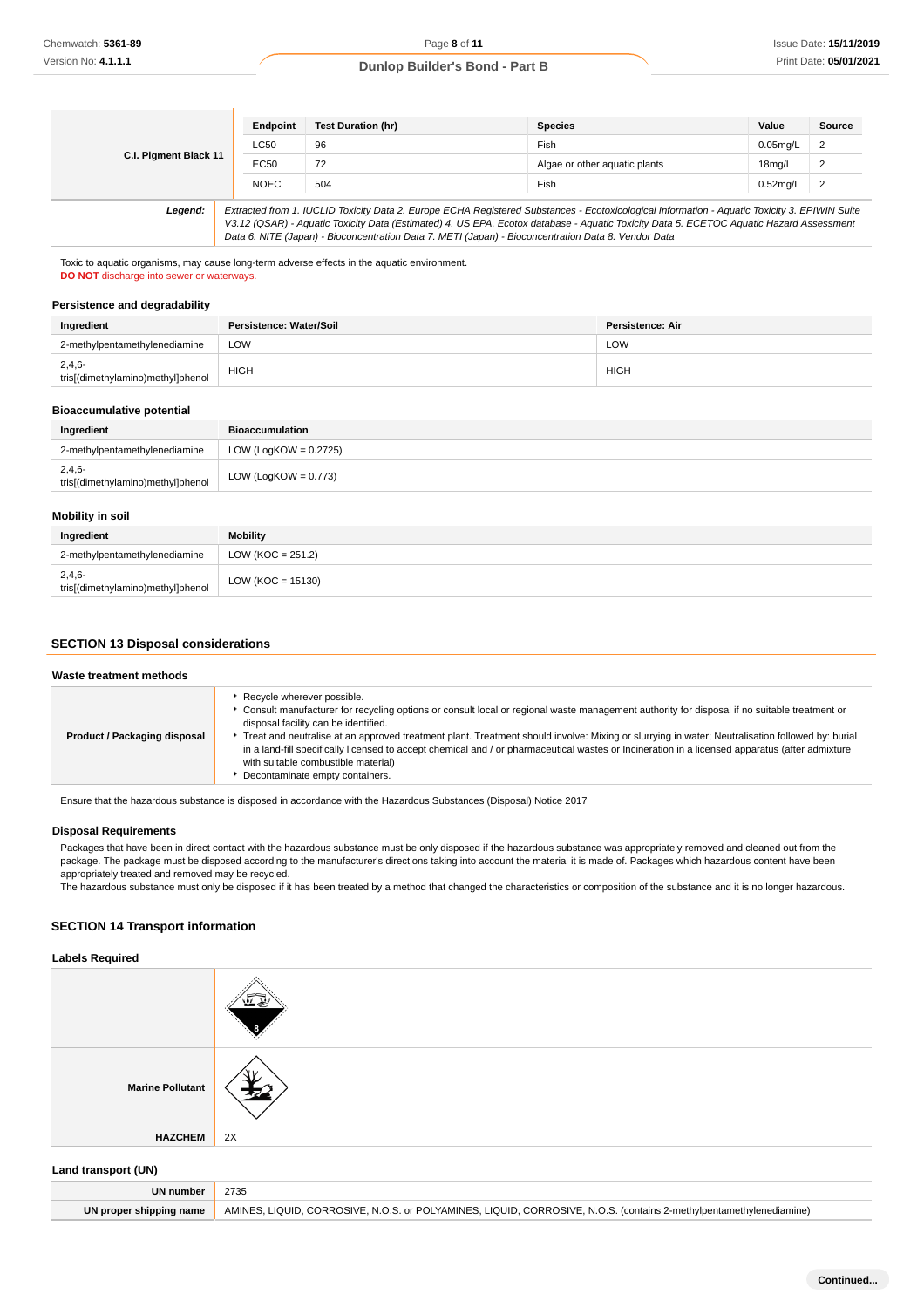| Transport hazard class(es)   | Class<br>8<br>Subrisk                  | Not Applicable            |  |  |
|------------------------------|----------------------------------------|---------------------------|--|--|
| Packing group                | $\mathbf{III}$                         |                           |  |  |
| <b>Environmental hazard</b>  |                                        | Environmentally hazardous |  |  |
| Special precautions for user | Special provisions<br>Limited quantity | 223; 274<br>5L            |  |  |

### **Air transport (ICAO-IATA / DGR)**

| UN number                    | 2735                                                                                                                                                                                                                                                                                        |                                                                              |                                                               |  |  |
|------------------------------|---------------------------------------------------------------------------------------------------------------------------------------------------------------------------------------------------------------------------------------------------------------------------------------------|------------------------------------------------------------------------------|---------------------------------------------------------------|--|--|
| UN proper shipping name      |                                                                                                                                                                                                                                                                                             | Amines, liquid, corrosive, n.o.s. * (contains 2-methylpentamethylenediamine) |                                                               |  |  |
| Transport hazard class(es)   | <b>ICAO/IATA Class</b><br>ICAO / IATA Subrisk<br><b>ERG Code</b>                                                                                                                                                                                                                            | 8<br>Not Applicable<br>8L                                                    |                                                               |  |  |
| Packing group                | Ш                                                                                                                                                                                                                                                                                           |                                                                              |                                                               |  |  |
| <b>Environmental hazard</b>  | Environmentally hazardous                                                                                                                                                                                                                                                                   |                                                                              |                                                               |  |  |
| Special precautions for user | Special provisions<br>Cargo Only Packing Instructions<br>Cargo Only Maximum Qty / Pack<br>Passenger and Cargo Packing Instructions<br>Passenger and Cargo Maximum Qty / Pack<br>Passenger and Cargo Limited Quantity Packing Instructions<br>Passenger and Cargo Limited Maximum Qty / Pack |                                                                              | A3 A803<br>856<br>60 L<br>852<br>5L<br>Y841<br>1 <sub>L</sub> |  |  |

# **Sea transport (IMDG-Code / GGVSee)**

| <b>UN number</b>             | 2735                                                                 |                                                                                                                     |
|------------------------------|----------------------------------------------------------------------|---------------------------------------------------------------------------------------------------------------------|
| UN proper shipping name      |                                                                      | AMINES, LIQUID, CORROSIVE, N.O.S. or POLYAMINES, LIQUID, CORROSIVE, N.O.S. (contains 2-methylpentamethylenediamine) |
| Transport hazard class(es)   | <b>IMDG Class</b><br><b>IMDG Subrisk</b>                             | 8<br>Not Applicable                                                                                                 |
| Packing group                | Ш                                                                    |                                                                                                                     |
| <b>Environmental hazard</b>  | <b>Marine Pollutant</b>                                              |                                                                                                                     |
| Special precautions for user | <b>EMS Number</b><br>Special provisions<br><b>Limited Quantities</b> | $F-A$ , S-B<br>223 274<br>5L                                                                                        |

**Transport in bulk according to Annex II of MARPOL and the IBC code** Not Applicable

# **SECTION 15 Regulatory information**

### **Safety, health and environmental regulations / legislation specific for the substance or mixture**

This substance is to be managed using the conditions specified in an applicable Group Standard

| <b>HSR Number</b>                                                                                                 | <b>Group Standard</b>                                                                                             |  |  |  |  |
|-------------------------------------------------------------------------------------------------------------------|-------------------------------------------------------------------------------------------------------------------|--|--|--|--|
| HSR002658                                                                                                         | Surface Coatings and Colourants (Corrosive) Group Standard 2017                                                   |  |  |  |  |
| limestone is found on the following regulatory lists                                                              |                                                                                                                   |  |  |  |  |
| New Zealand Approved Hazardous Substances with controls                                                           |                                                                                                                   |  |  |  |  |
|                                                                                                                   | New Zealand Hazardous Substances and New Organisms (HSNO) Act - Classification of Chemicals                       |  |  |  |  |
|                                                                                                                   | New Zealand Hazardous Substances and New Organisms (HSNO) Act - Classification of Chemicals - Classification Data |  |  |  |  |
| New Zealand Inventory of Chemicals (NZIoC)                                                                        |                                                                                                                   |  |  |  |  |
| New Zealand Workplace Exposure Standards (WES)                                                                    |                                                                                                                   |  |  |  |  |
|                                                                                                                   | 2-methylpentamethylenediamine is found on the following regulatory lists                                          |  |  |  |  |
| New Zealand Approved Hazardous Substances with controls                                                           |                                                                                                                   |  |  |  |  |
| New Zealand Hazardous Substances and New Organisms (HSNO) Act - Classification of Chemicals                       |                                                                                                                   |  |  |  |  |
| New Zealand Inventory of Chemicals (NZIoC)                                                                        |                                                                                                                   |  |  |  |  |
| 2,4,6-tris[(dimethylamino)methyl]phenol is found on the following regulatory lists                                |                                                                                                                   |  |  |  |  |
|                                                                                                                   | New Zealand Approved Hazardous Substances with controls                                                           |  |  |  |  |
|                                                                                                                   | New Zealand Hazardous Substances and New Organisms (HSNO) Act - Classification of Chemicals                       |  |  |  |  |
| New Zealand Hazardous Substances and New Organisms (HSNO) Act - Classification of Chemicals - Classification Data |                                                                                                                   |  |  |  |  |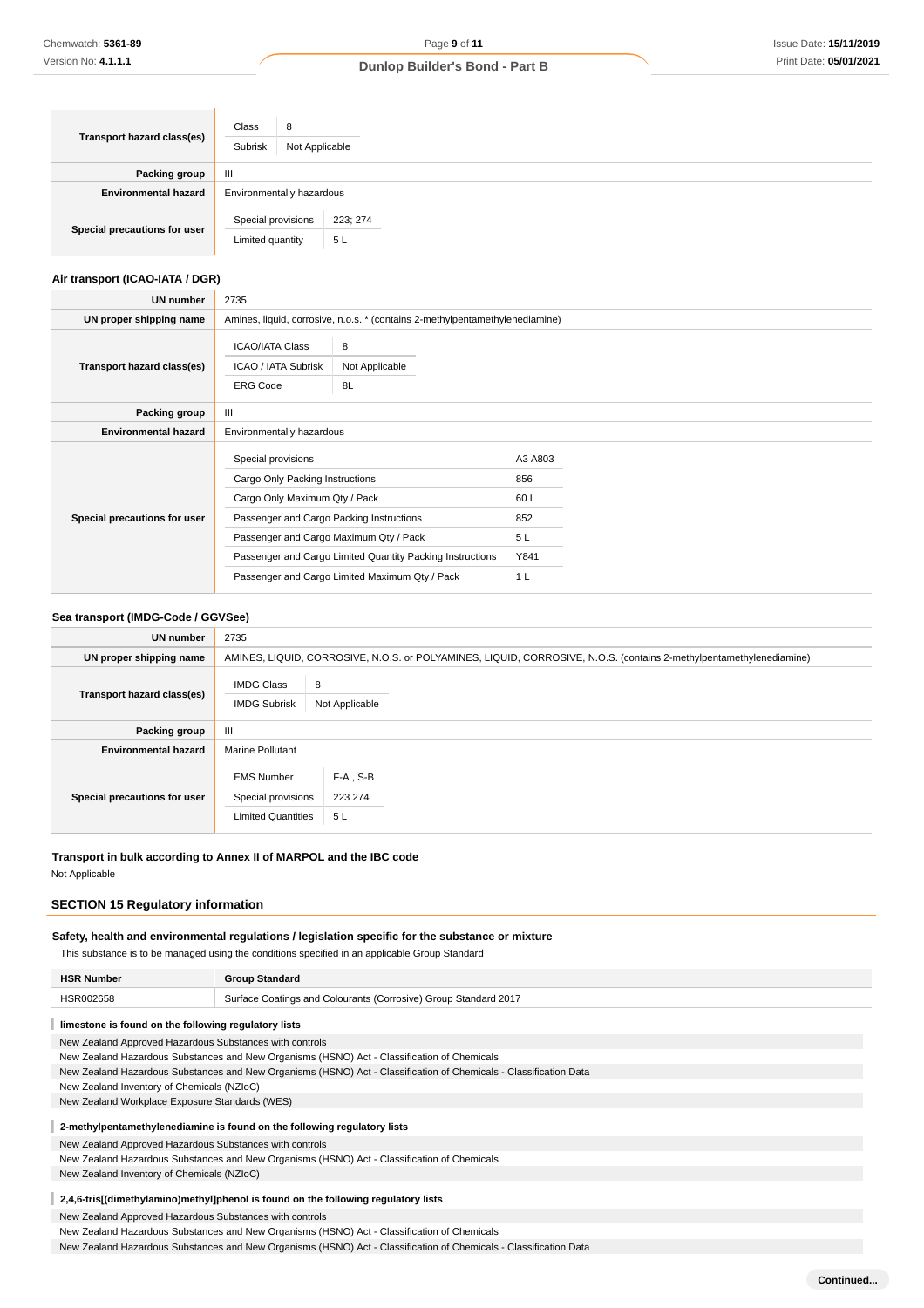New Zealand Inventory of Chemicals (NZIoC)

### **C.I. Pigment Black 11 is found on the following regulatory lists**

New Zealand Hazardous Substances and New Organisms (HSNO) Act - Classification of Chemicals New Zealand Inventory of Chemicals (NZIoC)

#### **Hazardous Substance Location**

Subject to the Health and Safety at Work (Hazardous Substances) Regulations 2017.

| <b>Hazard Class</b> | <b>Quantity (Compliance Certificate)</b> | Quantity (Compliance Certificate - Farms >4 ha) |
|---------------------|------------------------------------------|-------------------------------------------------|
| 8.2B                | 250 kg or 250 L                          | 3500 kg or 3500 L                               |

#### **Certified Handler**

Subject to Part 4 of the Health and Safety at Work (Hazardous Substances) Regulations 2017.

| Close of<br>tance | ntities           |
|-------------------|-------------------|
| -Not Annlicable   | Applicable<br>Not |

Refer Group Standards for further information

#### **Maximum quantities of certain hazardous substances permitted on passenger service vehicles**

Subject to Regulation 13.14 of the Health and Safety at Work (Hazardous Substances) Regulations 2017.

| <b>Hazard Class</b> | Gas (aggregate water capacity in mL) | Liauid (L) | Solid (kg) | Maximum quantity per package for each classification |
|---------------------|--------------------------------------|------------|------------|------------------------------------------------------|
| 6.5A or 6.5B        | 120                                  |            |            |                                                      |
| 8.2B                | 120                                  |            |            |                                                      |

#### **Tracking Requirements**

Not Applicable

#### **National Inventory Status**

| <b>National Inventory</b>                          | <b>Status</b>                                                                                                                                                                                            |  |  |  |
|----------------------------------------------------|----------------------------------------------------------------------------------------------------------------------------------------------------------------------------------------------------------|--|--|--|
| Australia - AIIC / Australia<br>Non-Industrial Use | Yes                                                                                                                                                                                                      |  |  |  |
| Canada - DSL                                       | Yes                                                                                                                                                                                                      |  |  |  |
| Canada - NDSL                                      | No (2-methylpentamethylenediamine; 2,4,6-tris[(dimethylamino)methyl]phenol; C.I. Pigment Black 11)                                                                                                       |  |  |  |
| China - IECSC                                      | Yes                                                                                                                                                                                                      |  |  |  |
| Europe - EINEC / ELINCS / NLP                      | Yes                                                                                                                                                                                                      |  |  |  |
| Japan - ENCS                                       | Yes                                                                                                                                                                                                      |  |  |  |
| Korea - KECI                                       | Yes                                                                                                                                                                                                      |  |  |  |
| New Zealand - NZIoC                                | Yes                                                                                                                                                                                                      |  |  |  |
| Philippines - PICCS                                | Yes                                                                                                                                                                                                      |  |  |  |
| <b>USA - TSCA</b>                                  | Yes                                                                                                                                                                                                      |  |  |  |
| Taiwan - TCSI                                      | Yes                                                                                                                                                                                                      |  |  |  |
| Mexico - INSQ                                      | Yes                                                                                                                                                                                                      |  |  |  |
| Vietnam - NCI                                      | Yes                                                                                                                                                                                                      |  |  |  |
| Russia - ARIPS                                     | Yes                                                                                                                                                                                                      |  |  |  |
| Legend:                                            | Yes = All CAS declared ingredients are on the inventory<br>No = One or more of the CAS listed ingredients are not on the inventory and are not exempt from listing(see specific ingredients in brackets) |  |  |  |

#### **SECTION 16 Other information**

| ъ. | 1/2019<br>$\sim$<br>$\cdot$<br>. |
|----|----------------------------------|
|    | .<br>.                           |

### **SDS Version Summary**

| Version | Issue<br>Date | <b>Sections Updated</b>                                                                                                                                         |
|---------|---------------|-----------------------------------------------------------------------------------------------------------------------------------------------------------------|
| 3.1.1.1 | 01/11/2019    | One-off system update. NOTE: This may or may not change the GHS classification                                                                                  |
| 4.1.1.1 | 15/11/2019    | Acute Health (eye), Acute Health (skin), Acute Health (swallowed), Chronic Health, Classification, Fire Fighter (extinguishing<br>media), Transport Information |

#### **Other information**

Classification of the preparation and its individual components has drawn on official and authoritative sources as well as independent review by the Chemwatch Classification committee using available literature references.

The SDS is a Hazard Communication tool and should be used to assist in the Risk Assessment. Many factors determine whether the reported Hazards are Risks in the workplace or other settings. Risks may be determined by reference to Exposures Scenarios. Scale of use, frequency of use and current or available engineering controls must be considered.